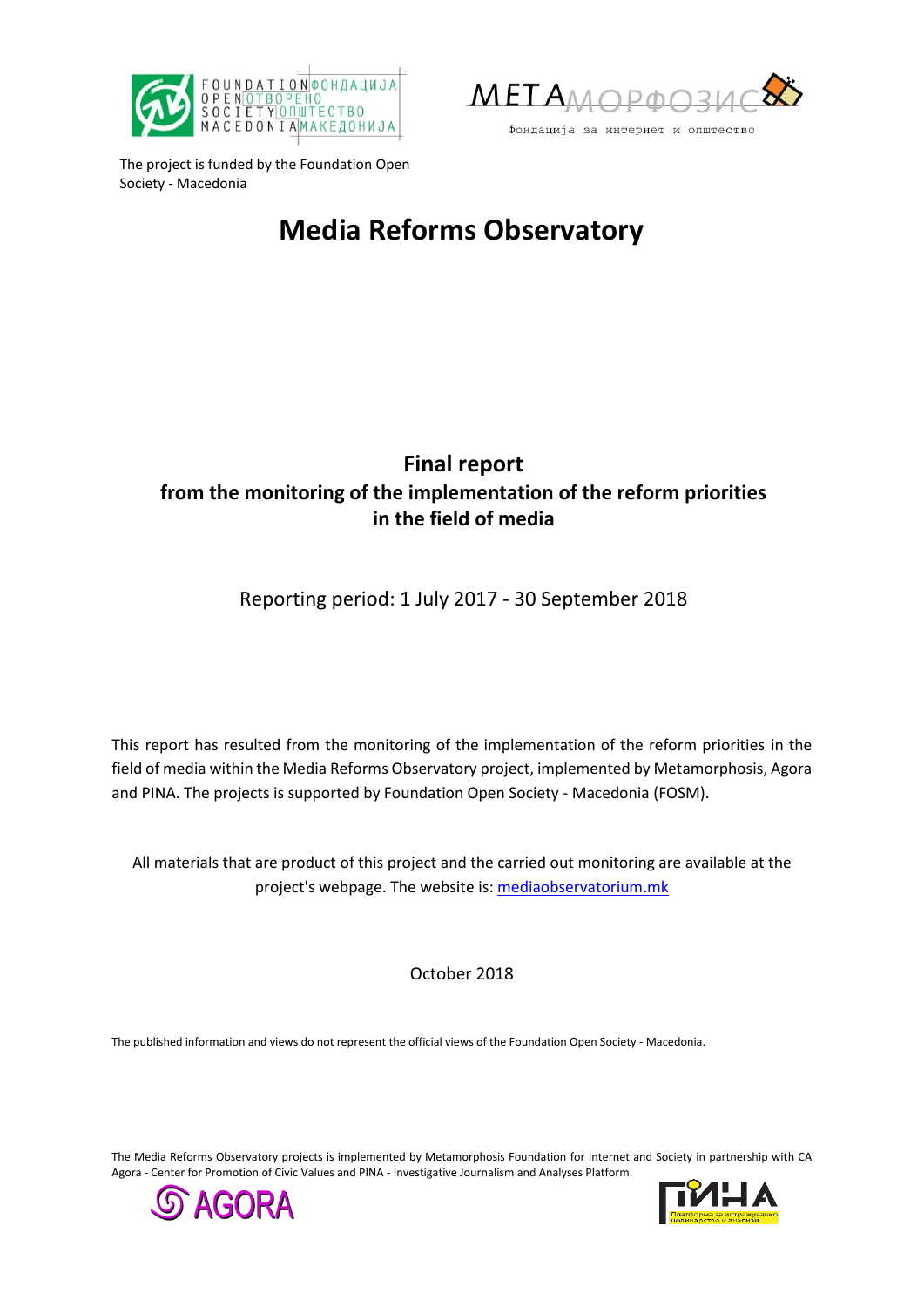#### Table of contents

| 1.             |  |
|----------------|--|
| 2.             |  |
| 3 <sub>1</sub> |  |
| 4.             |  |
|                |  |

#### **Abbreviations**

RM - Republic of Macedonia;

- EU European Union;
- EC European Commission;
- URP Urgent reform priorities; reform priorities;
- AAAMS Agency for Audio and Audiovisual Media Services

ECtHR - European Court of Human Rights

AJM - Association of Journalists of Macedonia

#### **Keywords**

Media-monitor, media-monitoring, (urgent) reform priorities, Priebe, media, Public Broadcasting Service, government advertising, access to information, defamation.

#### **Note**

The text is drafted within the Media Reforms Observatory project, implemented by Metamorphosis Foundation for Internet and Society, Agora - Center for Promotion of Civic Values and the Investigative Journalism and Analyses Platform (PINA), with financial support of the Foundation Open Society - Macedonia.

The contents of this text are the sole responsibility of the authors and can in no way be taken to reflect the views of the Foundation Open Society - Macedonia.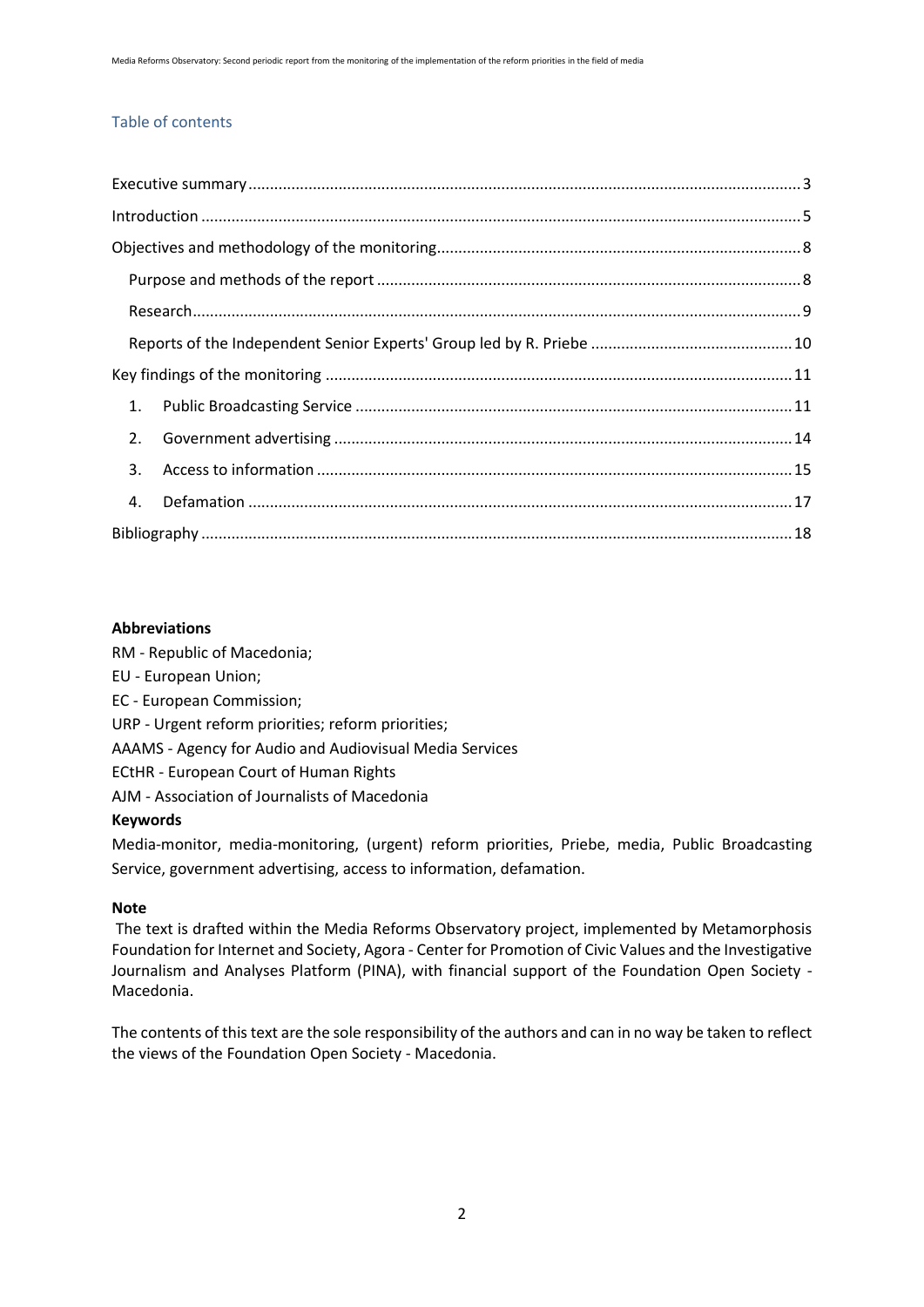### <span id="page-2-0"></span>**Executive summary**

This final report outlines the general results from the monitoring of the fulfillment of the Urgent Reform Priorities (URP) pertaining to the freedom of expression, in the period from 1 July 2017 to 30 September 2018, within the Media Reforms Observatory Projects, implemented by Metamorphosis Foundation for Internet and Society in partnership with CA Agora - Center for Promotion of Civic Values and Investigative Journalism and Analyses Platform (PINA), with the financial support of the Foundation Open Society - Macedonia.

The monitoring, whose subject were the four pillars of URP, established the following:

• **Public Broadcasting Service** - the new budgetary financing of the MRT proved to be lower than previously as well as unsatisfactory in terms of the needs for normal functioning of the public service. Therefore in July 2018,

the Parliament granted additional 3 million euros for the current year with the budget review. The initiated amendments to the media legislation are still pend conclusion in the Parliament. It still hasn't passed the required amendments to the law in question. MRT's program council, composed of former officeholders, reelected the incumbent director of the MRT. Television's program services retained the same format, despite the legal obligation for fourth TV channel. No reform efforts for advancing the work and quality of the program/content offer of the public service have been noted.

• **Government advertising** - although government advertisements ceased airing on domestic media, the Government still hasn't provided detailed explanations of a number of particularities in order to provide complete

transparency and accountability by publishing guidebooks, procedures and protocols. In addition, Article 102 of the Bill on Audio and Audiovisual Media Services provides the possibility for advertising of the Government, government institutions and other public enterprises.

• **Access to information** - Apart from the measures for opening the public bases to journalists passed by the Government, some ministries provided online access to data on spending, tender contracts and procurements to

the wider public. The situation concerning the amendments to the Law on Access to Public Information remains unchanged. Following the call to the wider and expert public for suggestions and amendments, no working groups have been formed under the Ministry of Justice and no activities have been initiated in this regard. The non-functionality of the Commission is additionally hampering the situation. It operates without president and two members, therefore it doesn't have the mandate to make decisions on complaints for access to public information. The Commission is expected to be fully staffed by the end of 2018.

• **Defamation and insult** - No changes and developments have been noted in this area during the monitoring and reporting period. Despite the reduced number of defamation and insult lawsuits and disputes against journalists that has been registered, courts still face the dilemma whether online media

and employees thereof will be treated as media outlets/journalists. Judicial practice shows that



**Partially** fulfilled

**Completely** unfulfilled

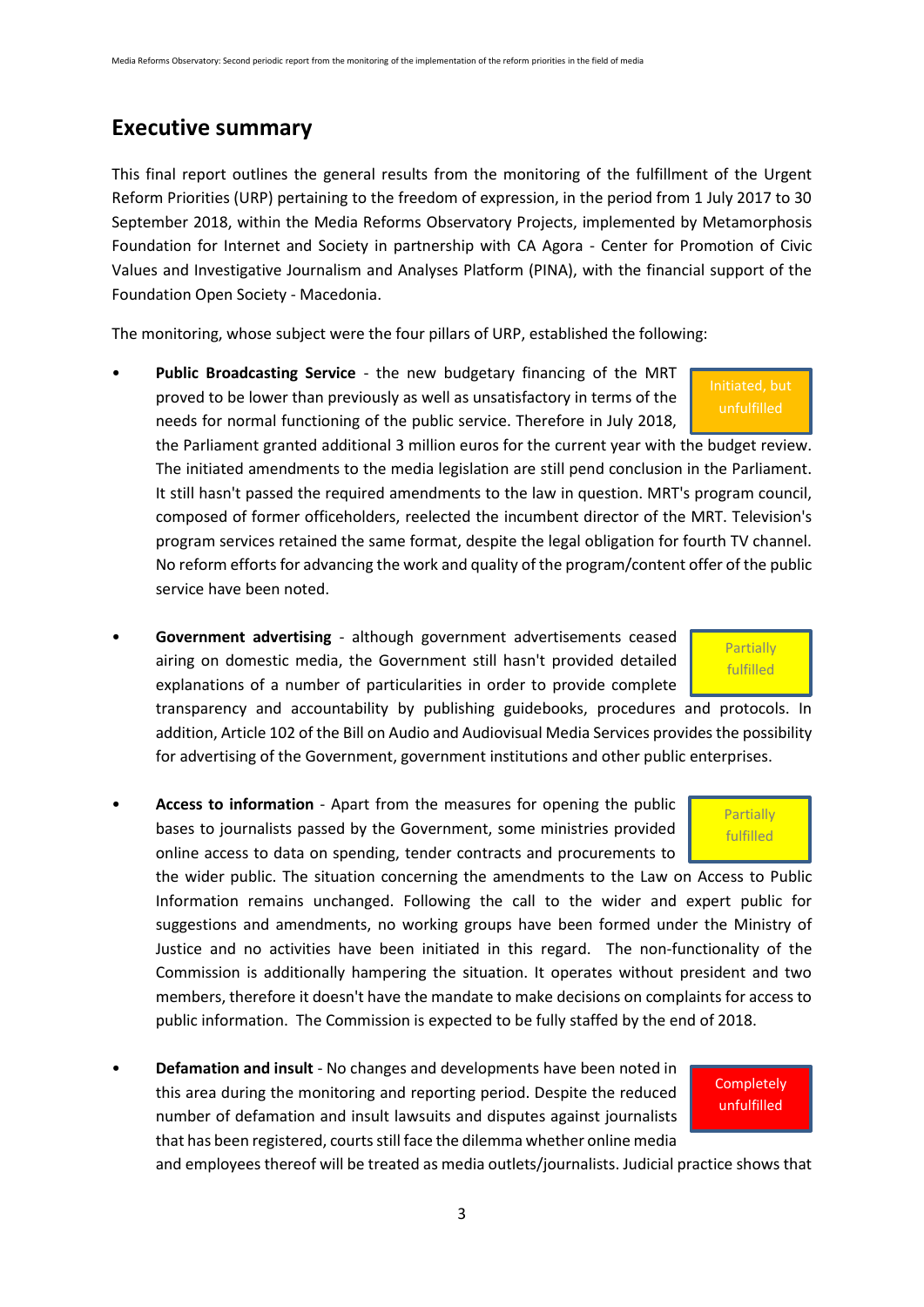these subjects and journalists working at this type of media outlets are arbitrary interpreted, something the professional NGO community constantly reacts to. The higher court instances still haven't ruled on the formal administrative and legal reactions. There isn't an initiative for reviewing the Law on Civic Responsibility for Defamation and Insult and the procedural rules as well, so they can be compatible with the case-law of the European Court of Human Rights. The Government hasn't started coordinating with experts on this matter.

The Media Reforms Observatory will continue monitoring the fulfillment of the Urgent Reform Priorities in the upcoming period, by presenting the results in the form of periodic reports, news and investigative stories aiming at greater inclusion of the citizens of the Republic of Macedonia in the democratic processes. All monitoring results are available in Macedonian and Albanian at [MediaObservatorium.mk.](http://mediaobservatorium.mk/)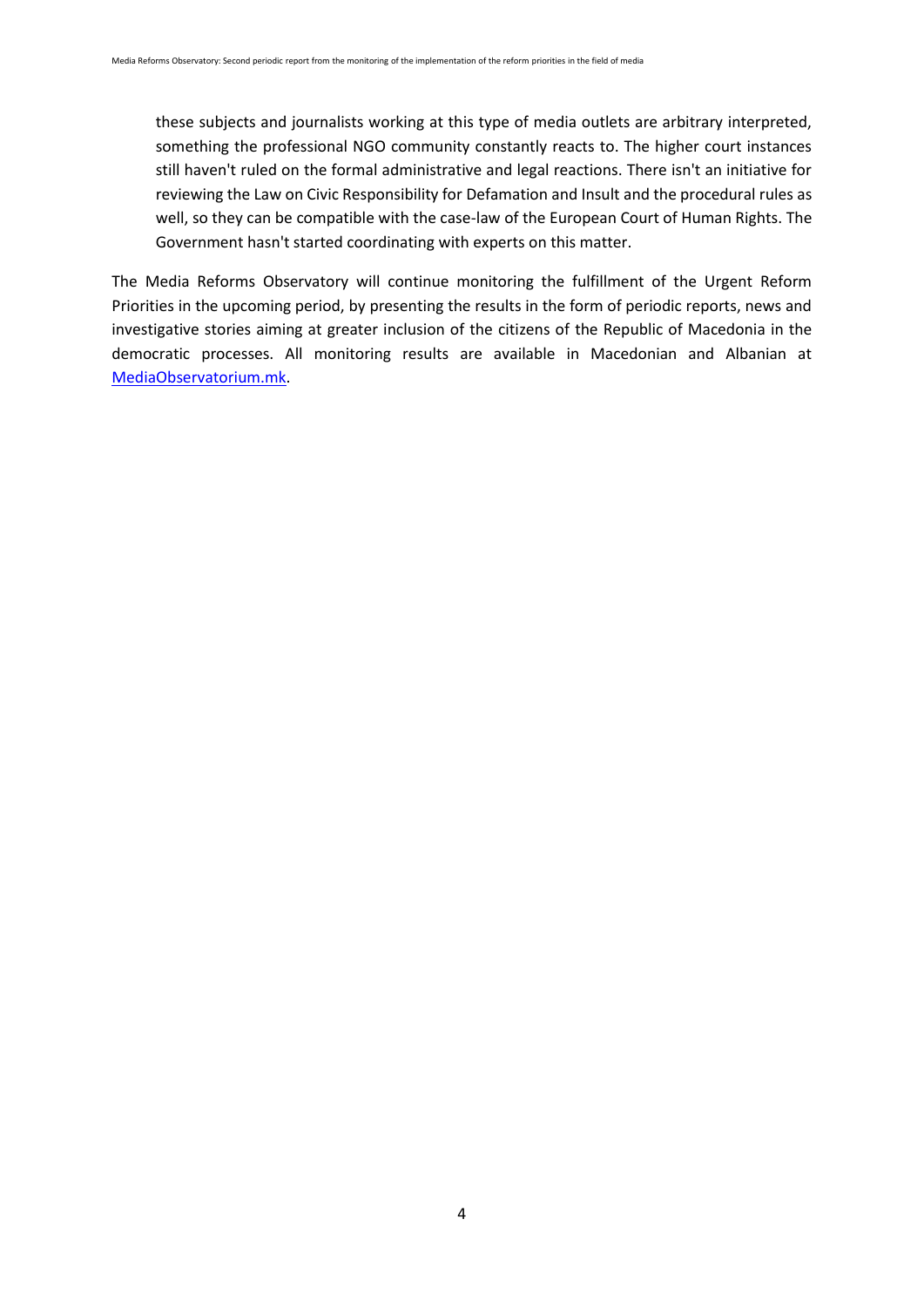### <span id="page-4-0"></span>**Introduction**

The political crisis in the Republic of Macedonia reached its climax during 2015 when: intercepted conversations of high governmental functionaries and leaders of political parties were published, lawsuits over illegal publishing of these materials were filed and large number of protests demonstrating revolt caused by the published recordings and content thereof took place. Due to the scale and nature of this crisis, the international factor stepped in, which led the reconciliation and finalization talks. Mediated by the international community, led by the EU and USA, the political parties reached a compromise solution in June 2015 - the Przino Agreement<sup>1</sup>, which obligated the signatory political parties to put an end to the crisis as well as to reach systemic solutions and implement reforms in order to fulfill European Commission's recommendations concerning this agreement and also complete the previous processes so the country can meet the conditions for starting European Union and NATO accession talks.

Alongside the signing of the Przino Agreement, the European Commission prepared a special document for Macedonia<sup>2</sup> containing reform priorities (Urgent Reform Priorities; URP) which have to be fulfilled in the field of rule of law, de-politicization of the public administration, freedom of expression and electoral reforms.

**Urgent Reform Priorities (URP)** form a document that complements the Report of the Senior Experts' Team led by Reinhard Priebe<sup>3</sup>. It's divided in five chapters: Rule of law and judiciary; Depoliticization of public administration; Electoral reform; Implementation of the recommendations of the Committee of Inquiry into the events of 24 December; Media: freedom of expression.

In compliance with the talks for reaching the Przino Agreement, but explicitly with the reform priorities, reforms in the field of media and freedom of expression are of substantial importance for the development of transparent, democratic and free governance in the country. Concretely, reforms in the field of Media: freedom of expression aim at achieving progress and solving problems in four spheres: Public Broadcasting Service, government advertising, access to information and defamation.

The importance of the reforms in the field of media and freedom of expression was recognized by the incumbent government, which envisioned measures and activities in its Work Program of the Government 2017-2020<sup>4</sup> as well as the Plan 3-6-9<sup>5</sup>. Pursuant to these documents, the Government committed to build partnership with associations and the civil sector in the media sphere in order to set the media space free from any institutional or personal influence, including the financial dependence.

**.** 

<sup>1</sup> Przino Agreement – Agreement in Skopje to overcome political crisis, 2 June 2015, Skopje [https://ec.europa.eu/neighbourhood-enlargement/sites/near/files/news\\_corner/news/news](https://ec.europa.eu/neighbourhood-enlargement/sites/near/files/news_corner/news/news-files/20150619_agreement.pdf)[files/20150619\\_agreement.pdf](https://ec.europa.eu/neighbourhood-enlargement/sites/near/files/news_corner/news/news-files/20150619_agreement.pdf)

<sup>2</sup> Urgent Reform Priorities – Macedonian translation:

[https://eeas.europa.eu/sites/eeas/files/urgent\\_reform\\_priorities\\_mk.pdf.](https://eeas.europa.eu/sites/eeas/files/urgent_reform_priorities_mk.pdf) English original: Urgent Reform Priorities for Macedonia, European Commission, Directorate-General for Neighbourhood and Enlargement Negotiations, June 2015 [https://eeas.europa.eu/sites/eeas/files/urgent\\_reform\\_priorities\\_en.pdf](https://eeas.europa.eu/sites/eeas/files/urgent_reform_priorities_en.pdf)

<sup>&</sup>lt;sup>3</sup> Recommendations of the Senior Experts' Group on systemic Rule of Law issues relating to the communications interception revealed in Spring 2015,

[https://ec.europa.eu/neighbourhood-enlargement/sites/near/files/news\\_corner/news/news](https://ec.europa.eu/neighbourhood-enlargement/sites/near/files/news_corner/news/news-files/20150619_recommendations_of_the_senior_experts_group.pdf)[files/20150619\\_recommendations\\_of\\_the\\_senior\\_experts\\_group.pdf](https://ec.europa.eu/neighbourhood-enlargement/sites/near/files/news_corner/news/news-files/20150619_recommendations_of_the_senior_experts_group.pdf)

<sup>4</sup> Work Program of the Government of the RM,

[http://vlada.mk/sites/default/files/programa/2017-2020/Programa\\_Vlada\\_RM\\_Juni\\_Dekemvri\\_2017.pdf](http://vlada.mk/sites/default/files/programa/2017-2020/Programa_Vlada_RM_Juni_Dekemvri_2017.pdf) <sup>5</sup> Government of the RM, Plan 3-6-9[, http://vlada.mk/plan-3-6-9](http://vlada.mk/plan-3-6-9)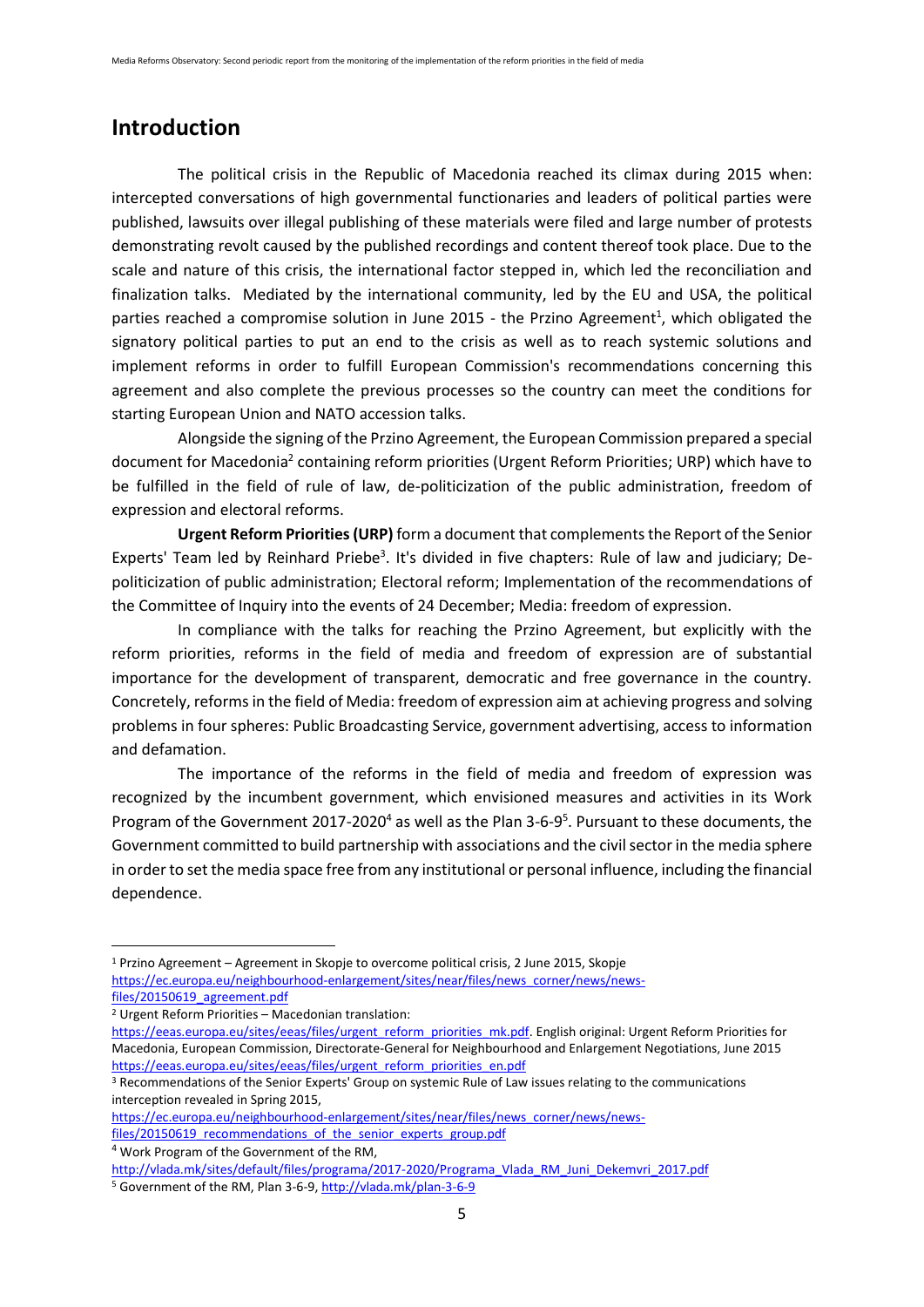**Media Reforms Observatory** project monitored the processes and implementation of the **URP** in the field of media and freedom of expression during the period between 1 July 2017 and 30 June 2018, by publishing periodic reports and journalistic stories about the four areas in the media sphere that have to be reformed so the public will be provided with an insight into the reform processes in these areas deriving from the documents drafted by domestic political stakeholders and the international community with the aim to solve the long-standing political crisis in the RM.

According to th[e First periodic report of the project](http://mediaobservatorium.mk/wp-content/uploads/2017/11/OMR_izveshtaj_1.pdf)<sup>6</sup>, the reforms are based on the [first](https://ec.europa.eu/neighbourhood-enlargement/sites/near/files/news_corner/news/news-files/20150619_recommendations_of_the_senior_experts_group.pdf) <sup>7</sup>and [second](https://ec.europa.eu/neighbourhood-enlargement/sites/near/files/2017.09.14_seg_report_on_systemic_rol_issues_for_publication.pdf)<sup>8</sup> report of the senior experts' group led by Reinhard Priebe of June 2015 and September 2017, [the Urgent Reform Priorities of EU for Macedonia -](https://eeas.europa.eu/sites/eeas/files/urgent_reform_priorities_mk.pdf) URP for Macedonia<sup>9</sup> and the Przino Agreement<sup>10</sup> of June 2015.

Despite Government's commitments for building partnership with associations and the civil sector in the media sphere, this sphere still isn't free from institutional and personal influence because of Parliament's slow-moving amendment-passing procedure.

During the monitoring of the processes, there weren't any developments in terms of specific amendments to the legal regulation that would actually speed them up and would serve as basis for independence, de-politicization and de-partization of public institutions. Through its representatives in the Parliament of the RM, the ruling coalition didn't pass the required amendments to the Laws<sup>11</sup> specified in Priebe's priorities with regard to the sphere of media: freedom of expression. Although there has been a significant progress in some of the four pillars<sup>12</sup> which serve as indicators of the level of freedom of expression, the non-passing of the key legislative amendments hinder the reform process.

The uncertain and unchanged media atmosphere is pointed out [in the report of the](http://mediaobservatorium.mk/doverbata-vo-mediumite-vo-makedonija-megu-najniskite-vo-evropa/)  [European Broadcasting Union \(EBU\)](http://mediaobservatorium.mk/doverbata-vo-mediumite-vo-makedonija-megu-najniskite-vo-evropa/)<sup>13</sup>, according to which Macedonian citizens' trust in the media is among the lowest in Europe. Citizens' opinion on the media is also noted in the [report of the American](http://mediaobservatorium.mk/stejt-departmentot-vide-potchineti-mediumi-napadi-vrz-novinari-i-nedoverba-na-javnosta/)  [State Department,](http://mediaobservatorium.mk/stejt-departmentot-vide-potchineti-mediumi-napadi-vrz-novinari-i-nedoverba-na-javnosta/) referring to the media situations during 2017, published in April this year.<sup>14</sup> On the other hand, the section on the media in [EC's report](http://mediaobservatorium.mk/ek-ima-napredok-vo-slobodata-na-izrazuvane-namalen-e-pritisokot-vrz-novinarite/) on Macedonia's progress published on 17 April 2018<sup>15</sup>, says that there has been progress in the freedom of expression compared to the past period.

**.** 

<sup>6</sup> Media Reforms Observatory, First periodic report from the monitoring of the implementation of the reform priorities in the field of medi[a http://mediaobservatorium.mk/wp-content/uploads/2017/11/OMR\\_izveshtaj\\_1.pdf](http://mediaobservatorium.mk/wp-content/uploads/2017/11/OMR_izveshtaj_1.pdf)

<sup>&</sup>lt;sup>7</sup> Recommendations of the Senior Experts' Group on systemic Rule of Law issues relating to the communications interception revealed in Spring 2015[, https://ec.europa.eu/neighbourhood-](https://ec.europa.eu/neighbourhood-enlargement/sites/near/files/news_corner/news/news-files/20150619_recommendations_of_the_senior_experts_group.pdf)

[enlargement/sites/near/files/news\\_corner/news/news-](https://ec.europa.eu/neighbourhood-enlargement/sites/near/files/news_corner/news/news-files/20150619_recommendations_of_the_senior_experts_group.pdf)

files/20150619 recommendations of the senior experts group.pdf

<sup>8</sup> The former Yugoslav Republic of Macedonia: Assessment and recommendations of the Senior Experts' Group on systemic Rule of Law issues 2017[, https://ec.europa.eu/neighbourhood-](https://ec.europa.eu/neighbourhood-enlargement/sites/near/files/2017.09.14_seg_report_on_systemic_rol_issues_for_publication.pdf)

[enlargement/sites/near/files/2017.09.14\\_seg\\_report\\_on\\_systemic\\_rol\\_issues\\_for\\_publication.pdf](https://ec.europa.eu/neighbourhood-enlargement/sites/near/files/2017.09.14_seg_report_on_systemic_rol_issues_for_publication.pdf)

<sup>9</sup> Urgent Reform Priorities – Macedonian translation:

[https://eeas.europa.eu/sites/eeas/files/urgent\\_reform\\_priorities\\_mk.pdf.](https://eeas.europa.eu/sites/eeas/files/urgent_reform_priorities_mk.pdf) English original: Urgent Reform Priorities for Macedonia, European Commission, Directorate-General for Neighbourhood and Enlargement Negotiations, June 2015 [https://eeas.europa.eu/sites/eeas/files/urgent\\_reform\\_priorities\\_en.pdf](https://eeas.europa.eu/sites/eeas/files/urgent_reform_priorities_en.pdf)

<sup>10</sup> Przino Agreement – Agreement in Skopje to overcome political crisis, 2 June 2015, Skopje [https://ec.europa.eu/neighbourhood-enlargement/sites/near/files/news\\_corner/news/news](https://ec.europa.eu/neighbourhood-enlargement/sites/near/files/news_corner/news/news-files/20150619_agreement.pdf)files/20150619 agreement.pdf

<sup>&</sup>lt;sup>11</sup> Law on Audio and Audiovisual Media Services; Law on Free Access to Public Information, Law on Civic Responsibility for Defamation and Insult.

<sup>12</sup> Public Broadcasting Service, government advertising, access to information and defamation

<sup>13</sup> <http://mediaobservatorium.mk/doverbata-vo-mediumite-vo-makedonija-megu-najniskite-vo-evropa> /

<sup>14</sup> [http://mediaobservatorium.mk/stejt-departmentot-vide-potchineti-mediumi-napadi-vrz-novinari-i-nedoverba-na](http://mediaobservatorium.mk/stejt-departmentot-vide-potchineti-mediumi-napadi-vrz-novinari-i-nedoverba-na-javnosta/)[javnosta/](http://mediaobservatorium.mk/stejt-departmentot-vide-potchineti-mediumi-napadi-vrz-novinari-i-nedoverba-na-javnosta/)

<sup>15</sup> <http://mediaobservatorium.mk/ek-ima-napredok-vo-slobodata-na-izrazuvane-namalen-e-pritisokot-vrz-novinarite/>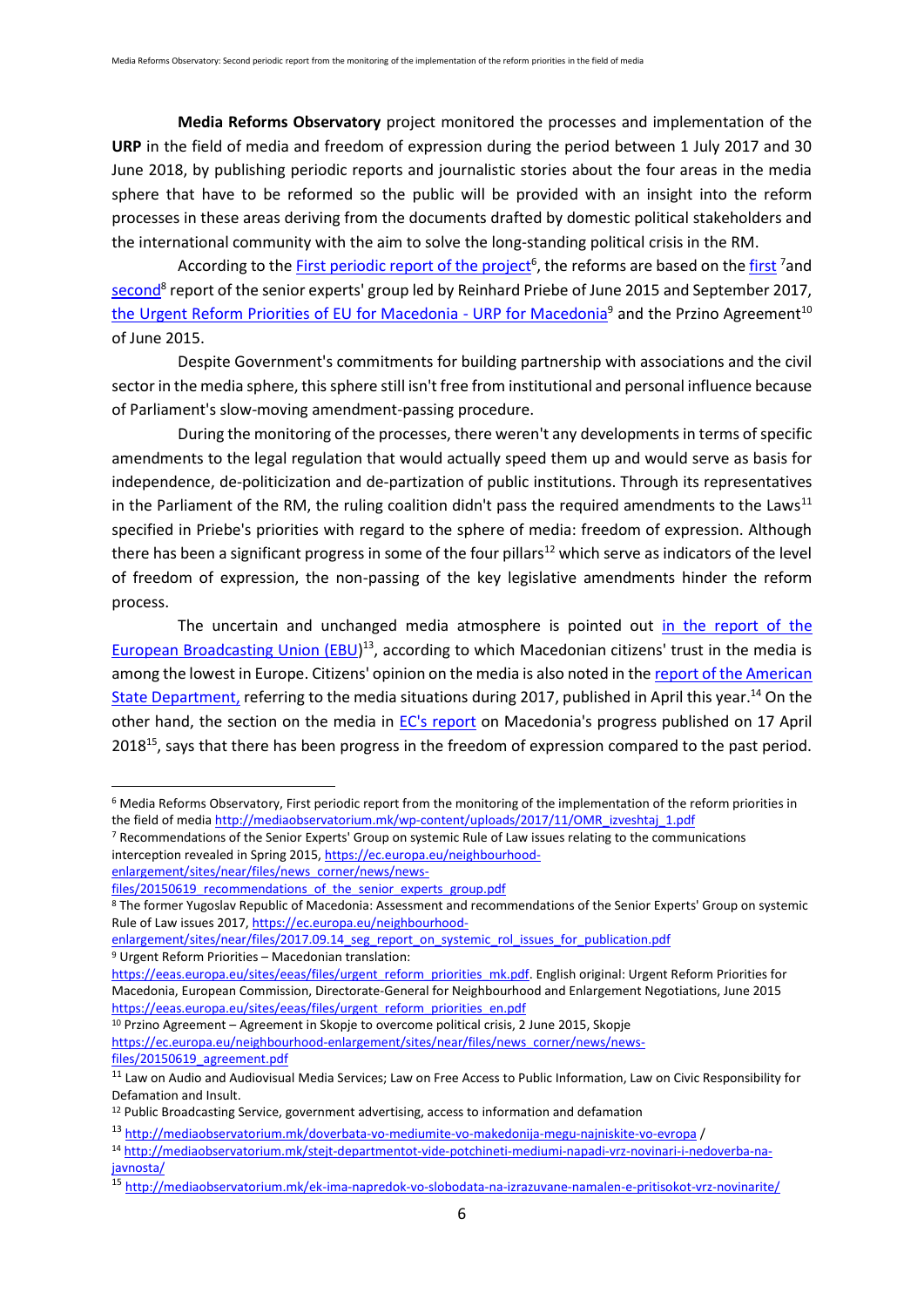In addition, it notes reduced pressure on journalists. Advancement of the situation in Macedonia's media sphere is noted by [Reporters Without Borders,](http://mediaobservatorium.mk/reporteri-bez-granitsi-omrazata-kon-novinarstvoto-e-zakana-za-demokratijata/)<sup>16</sup> their report promotes the country from 111 to 109 place pursuant to the World Press Freedom Index.

However, the Macedonian community of journalists complains that even after the shift of power, [journalists are still facing pressure](http://mediaobservatorium.mk/novinarite-se-soochuvaat-so-pritisotsi-i-po-promenata-na-vlasta-2/)<sup>17</sup>. The practice of non-punishing acts of violence against journalists is noted by the Association of Journalists of Macedonia (AJM) in their [Newsletter](http://znm.org.mk/wp-content/uploads/2018/07/Билтен-на-Здружението-на-новинарите-на-РМ-април-мај-јуни-2018.pdf)<sup>18</sup> (April, May, June 2018). Out of 50 cases of attacked journalists who had been performing their professional duties, only one was ended with a convicted attacker this year.

<sup>16</sup> <http://mediaobservatorium.mk/reporteri-bez-granitsi-omrazata-kon-novinarstvoto-e-zakana-za-demokratijata/>

<sup>17</sup> <http://mediaobservatorium.mk/novinarite-se-soochuvaat-so-pritisotsi-i-po-promenata-na-vlasta-2/>

<sup>18</sup> http://znm.org.mk/wp-[content/uploads/2018/07/Билтен](http://znm.org.mk/wp-content/uploads/2018/07/Билтен-на-Здружението-на-новинарите-на-РМ-април-мај-јуни-2018.pdf)-на-Здружението-на-новинарите-на-РМ-април-мај-јуни-[2018.pdf](http://znm.org.mk/wp-content/uploads/2018/07/Билтен-на-Здружението-на-новинарите-на-РМ-април-мај-јуни-2018.pdf)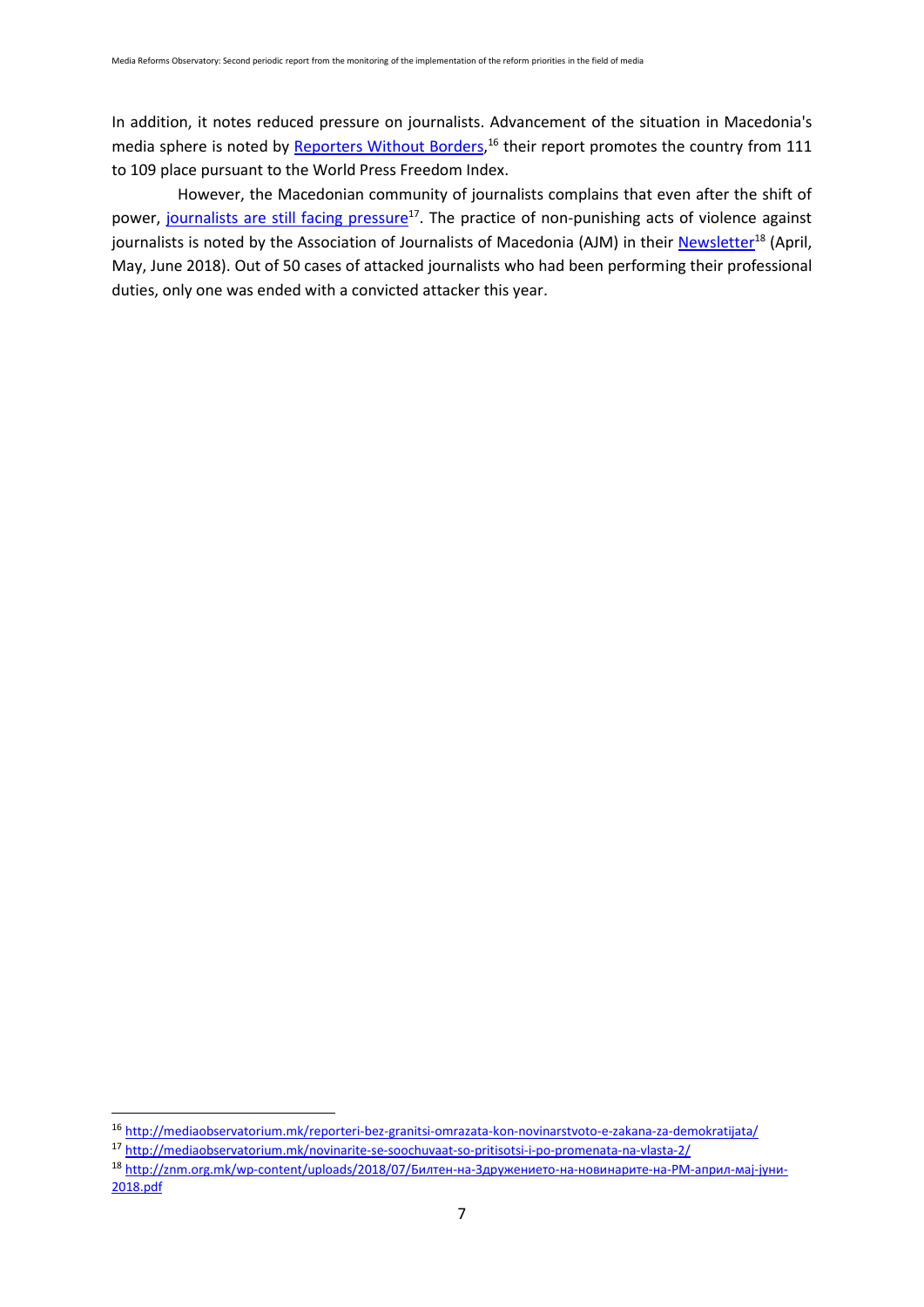### <span id="page-7-0"></span>**Objectives and methodology of the monitoring**

#### <span id="page-7-1"></span>Purpose and methods of the report

First and foremost, this report has the aim to inform the general public or the citizens about the process of implementing the URP in the field of media in a comprehensible manner, adjusted to the wider public and non-expert audience. Additionally, the report serves to inform the other interested parties as well: the media, institutions and civil sector.

The report seeks to provide adequate information on the progress of the implementation of the reforms in the field of media.

It has been drafted in keeping with a specially developed monitoring methodology, which covers a series of activities and measures for data collection and monitoring the reform process. The methodology is based on the implementation of a series of investigative activities, starting from the analysis of the current legal framework and the situation in the field of media and freedom of expression, conducting day-to-day and periodic monitoring as well as investigative analyses, focus group meetings with key informed persons etc.

**The desk research** is concentrated on data collection and analysis of all relevant documents pertaining to the fulfillment of the URP in the field of media, such as EU's annual reports on Macedonia, Priebe's reports as well as documents and reports of national institutions and organizations on the reform priorities in the media. The data is obtained through various information channels, including the network of collaborators in the civil and media sector as well as the institutions themselves via the Law on Free Access to Public Information.

For better and continuous observation of the situation with the fulfillment of the media reforms, activities for **periodic and day-to-day monitoring** of relevant websites related to the media reforms are being implemented within the project.

The project activities include two **focus group** meetings for gathering information from key informed persons and experts from areas related to the fulfillment of the URP in the civil, private, government sector and academia as well. Knowledge gained from the first focus group meeting, held on 9 October 2017, is incorporated in the monitoring results and provided guidelines for further monitoring activities and journalistic research.

**Two public debates**, which seek to include the civil society in these processes and spur wider dialogue among policy makers and other stakeholders or the public, will see the presentation of the findings of the monitoring .

The results of the monitoring are published in the form of **periodic (quarterly) analyses and a final analysis**. At project level, this information will be supplemented by **investigative articles**, which will provide the citizens with additional knowledge on the context, previous state of affairs that have led to the current situation as well as obligations assumed by the institutions in the RM to fulfill the reform priorities.

The monitoring is conducted by project's multidisciplinary team, composed of members of the three partner organizations with complementary expertise (journalists, media experts and lawyers).

According to the Methodology, the investigative activities specify four levels of fulfillment of the obligations emanating from the URP in the field of Media: freedom of expression. The four levels are:

1. Completely unfulfilled - nothing specific has been initiated.

2. Initiated, but unfulfilled - activities for amending the legislation have been initiated.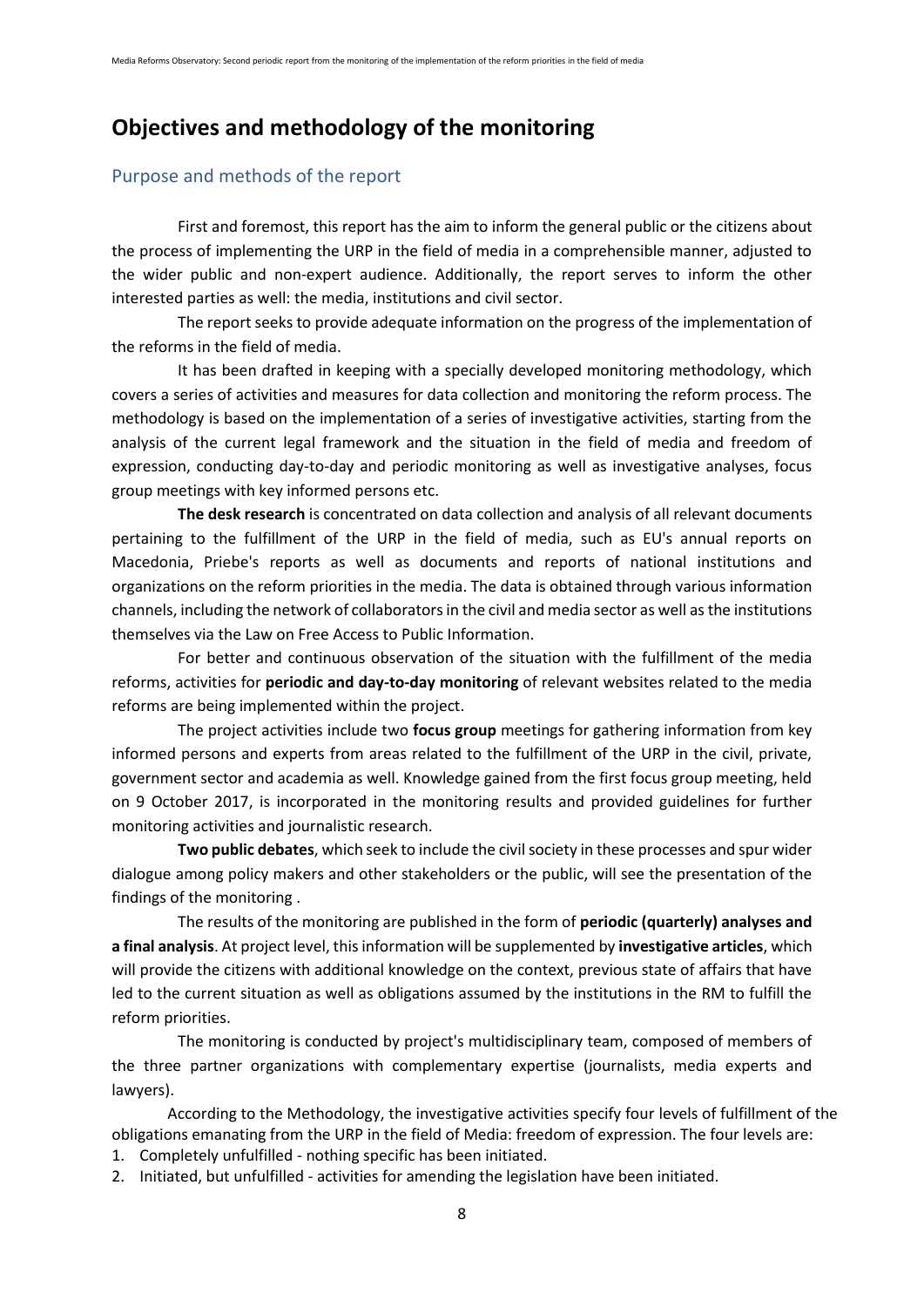- 3. Partially fulfilled legislative amendments have been passed, but are not being implemented.
- 4. Completely fulfilled the reforms are implemented in full.

For better communication with the wider public when displaying the levels visually, specific color is used for each of the specified levels of fulfillment (red, orange, yellow and green).

| 1.                                         | Completely unfulfilled – nothing specific has been initiated.                                 |  |
|--------------------------------------------|-----------------------------------------------------------------------------------------------|--|
|                                            | Initiated, but unfulfilled - activities for amending the legislation have been initiated.     |  |
| 3.                                         | Partially fulfilled - legislative amendments have been passed, but are not being implemented. |  |
| 4.                                         | Completely fulfilled - the reforms are implemented in full.                                   |  |
| Figure 1: Lougle of fulfillmont and colore |                                                                                               |  |

Figure 1: Levels of fulfillment and colors

The situation monitoring activities are implemented by project's multidisciplinary team, composed of members of the three partner organizations with complementary expertise (journalists, media experts and lawyers).

#### <span id="page-8-0"></span>Research

The reform priorities in the Media: freedom of expression sphere envision a series of specific measures and activities that have to be taken by relevant institutions in the country so progress in the democratization and good governance can be reached. These measures and activities are divided into four pillars of the reform implementation process in the field of media**:** Public Broadcasting Service, government advertising, access to information and defamation. There are additional activities within each pillar, which contribute to the fulfillment of main pillar's objective. According to the URP, reforms that have to be fulfilled in this sphere are the following:

**Public Broadcasting Service**: to obtain visible evidence on reforms in the Public Broadcasting Service in terms of the operational policy, organization, education and editorship and the lack of political independence, lack of balanced reporting as well as provision of informative high-quality content.

**Government advertising**: to establish strict rules for government advertising based on transparent, objective and non-discriminatory criteria; provide complete transparency of the government advertising and develop a mechanism for free ads aired by the public services which are of true public interest.

**Access to information**: to address the main impediments faced by journalists when obtaining public information.

**Defamation**: Reducing the number of defamation cases by reviewing the legislation, procedural rules, support and promotion of greater use of self-regulation as an alternative for court acting and guaranteeing and implementing an adequate self-limitation on the part of politicians and public officials so defamation procedure, in compliance with ECtHR's principles, won't be initiated.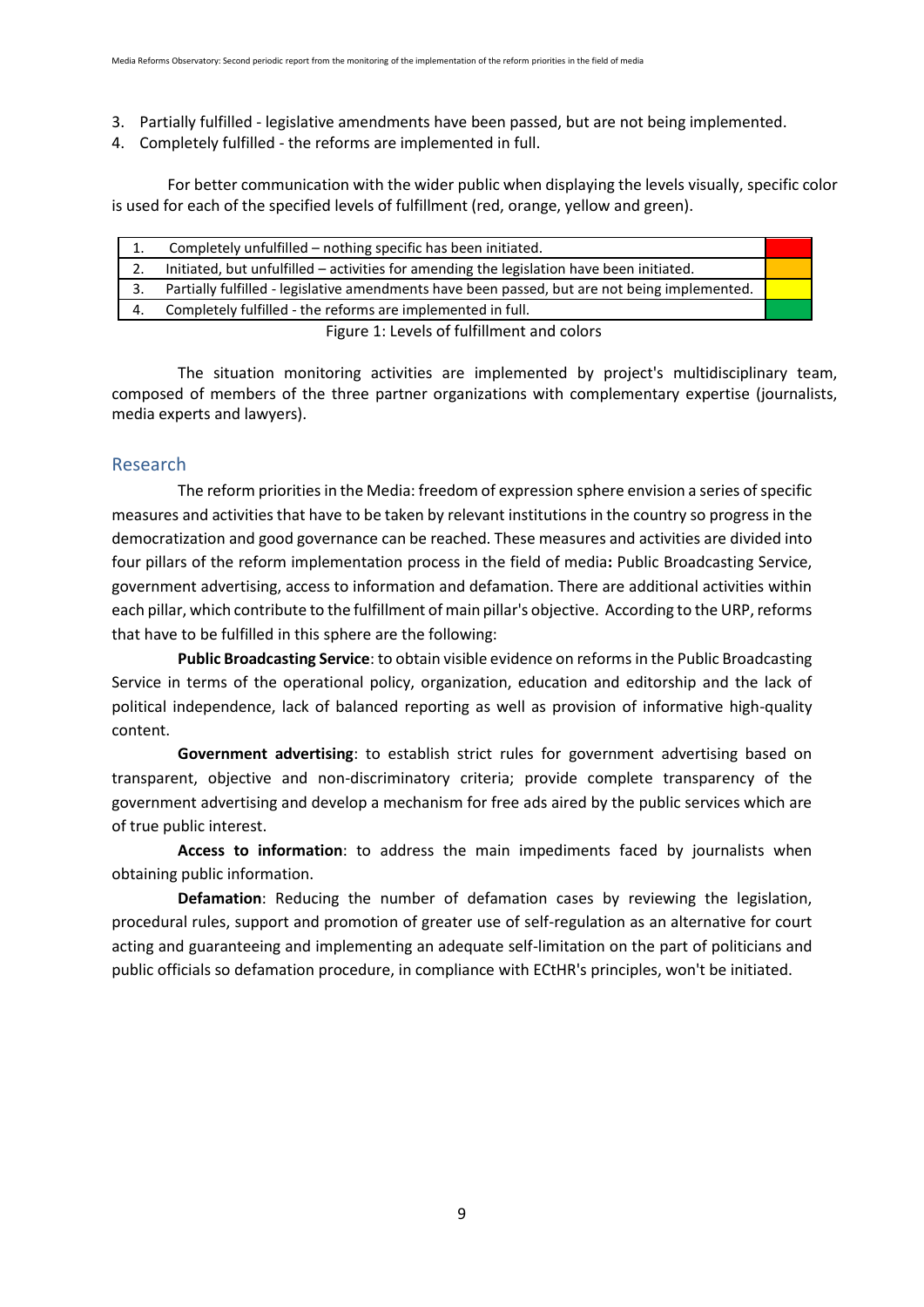#### <span id="page-9-0"></span>Reports of the Independent Senior Experts' Group led by R. Priebe

The monitoring of the implementation of the reform priority is regularly conducted by the European Commission, i.e. the independent senior experts' group, formed in order to analyze the situation and give recommendations on systemic rule of law issues relating to the communications interception revealed in Spring 2015.

The first report of the senior experts' group, published in June 2015, pinpointed the key drawbacks and problems in country's media sphere and provided recommendations to solve them immediately after the reforms in the government and institutions have been implemented. The key problems that have been pinpointed are related to the political and financial influence over the Public Broadcasting Service and other media outlets, government advertising, access to public information and defamation.

In September 2017, the Senior Experts' Group prepared the new report, which estimated the progress in the addressing of their previous findings and recommendations provided in the first report of 2015. This report reflected greatly on the previous problems and challenges in the media sphere and freedom of expression and noted low or limited degree of fulfillment of the reforms. Taking this into account, the recommendations provided in the first report of 2015 remain and new were given as well. The new recommendations contained in the 2017 report are related to the drafting of a government strategy on fulfillment of the media reforms, based on adequate analysis and planning in a transparent and participative manner with representatives of all relevant stakeholders from the public and private sector. The improvement of media outlets' capacities as well as the strengthening of their role for accountable state, investigative journalism and so on, form part of the recommendations. Other recommendations refer to enhancing the functioning of the Macedonian Radio Television (MRT) in terms of its independence and effective management and work as well as transparency and accountability toward all stakeholders. Additionally, the financing situation of the Agency for Audio and Audiovisual Services ought to be clarified, so it and its Council may become independent.

The implementation of the URP is also monitored by other international institutions and organizations as well as the civil sector and media in Macedonia. Generally, their findings and conclusions and in line with the stated situation and the problems and challenges identified by Priebe's reports.

On the other hand, the Government of the Republic of Macedonia and other institutions report about their activities for fulfillment of the reform priorities. By analyzing their information and documents in the past period, it can be noticed that the implementation of certain reforms is ongoing.

Apart from the two reports of Reinhard Priebe, articles of [Meta](http://meta.mk/) News Agency, stories of [PINA,](https://pina.mk/) monitoring reports of [AAAMS,](http://avmu.mk/) both regular and optional, as well as findings from the focus group meetings attended by media professionals for the purposes of this project were used during the drafting of the monitoring report.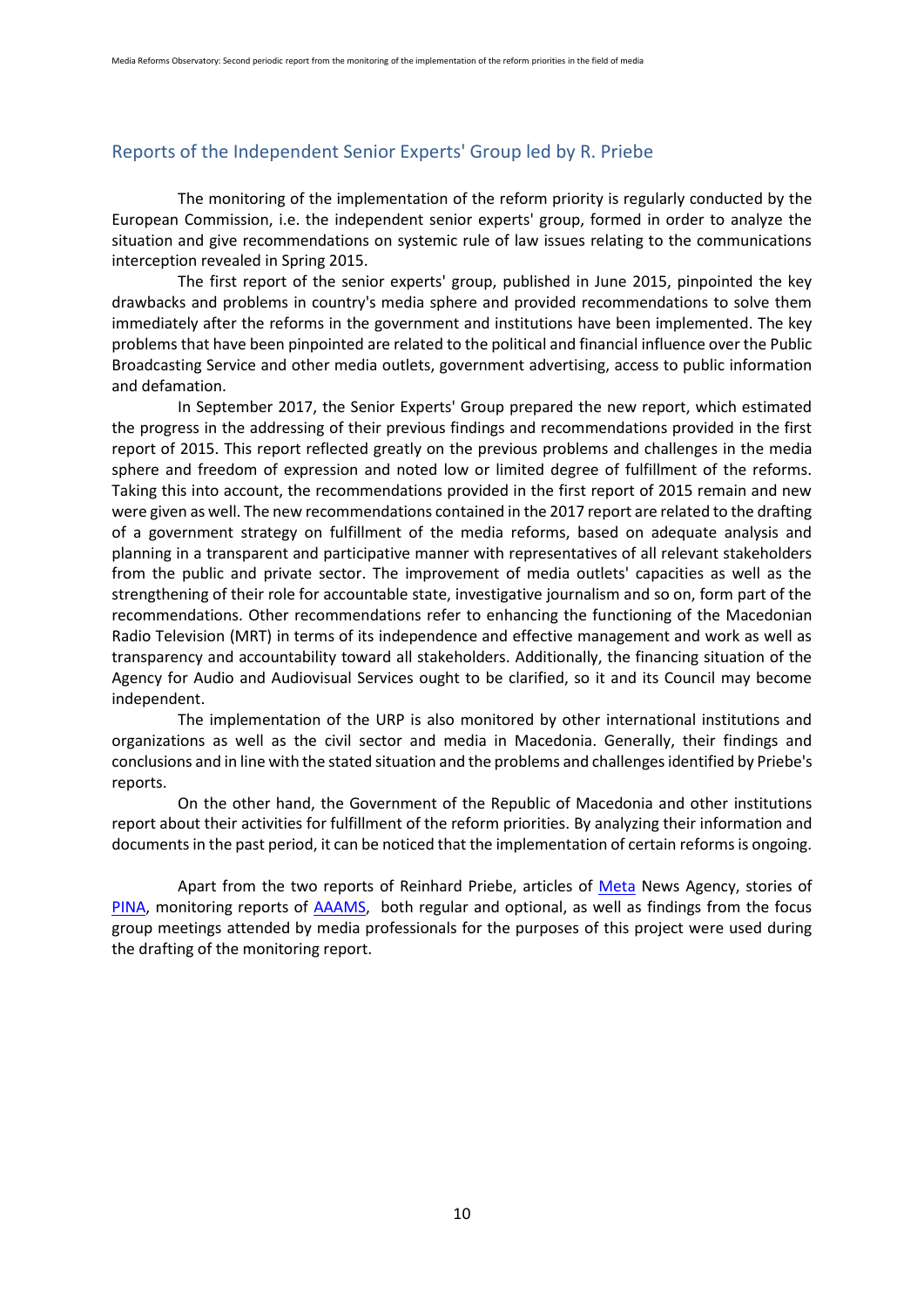# <span id="page-10-0"></span>**Key findings of the monitoring**

#### <span id="page-10-1"></span>1. Public Broadcasting Service

**.** 

Initiated, but unfulfilled

Clear recommendations are provided within URP's first pillar in the field of media:

"to obtain visible evidence on current reforms in the Public Broadcasting Service in terms of the operational policy, organization, education and editorship directed at heeding the regular criticism from the past regarding the lack of political independence, lack of balanced reporting as well as provision of informative high-quality content".

1.1. Reforms in the Public Broadcasting Service are still imperceivable both for the expert and the general public. Other than the abolishment of the broadcasting fee<sup>19</sup>, paid by the citizens, there weren't any significant changes concerning the promotion of functions, obligations and role the Public Broadcasting Service - MRT is supposed to have. [The monitoring and expert analyses](http://meta.mk/aavmu-mora-da-bide-vistinski-nositel-na-politiki-za-mediumite-ne-samo-regulator/)<sup>20</sup> conducted by the civil sector pinpointed a lack of transparency during operations of MRT's managerial bodies, and information on their work, the type of documents and policiesthey have made within their competences doesn't exist.

Albeit the manner of financing the MRT has been changed, it doesn't guarantee program advancement or financial consolidation. Certain professional associations deemed the Government-planned budget insufficient for unimpeded functioning of the MRT, which was proven by the analyses on the budget of the RM as well as the analyses on MRT's financial operations and th[e Budget analysis](http://vistinomer.mk/kontraspin-mrt-ke-ima-pomal-budhet-za-5-do-7-milioni-evra/)  $^{21}$  for 2017, which shows that if the projections remain as is, MRT's will have 5 to 7 million euros less in the budget. On the other hand[, the MRT announced](http://meta.mk/mrt-nie-dolzhime-mnogu-ama-i-ujp-ni-dolzhi-34-milioni-evra/)<sup>22</sup> that the debt problem would have been solved if MRT didn't have receivables in the amount of 34 million euros toward the PRO.

The still prevalent politicization and bias of the public service is pointed out by AAAMS' monitoring reports<sup>23</sup> on the media reporting during the local elections in 2017. In two reports, the AAAMS deems the Public Broadcasting Service misbalanced. In its 4, ten-day report<sup>24</sup> on the First program service, AAAMS says: "...non-critical selection of stances of the biggest opposition party in certain instances (for example, VMRO-DPMNE's reactions on the same topic against

 $23$  AAAMS. Ten-day reports from the monitoring of the media reporting on the local elections in 2017. [http://avmu.mk/%d0%b4%d0%b5%d1%81%d0%b5%d1%82%d0%b4%d0%bd%d0%b5%d0%b2%d0%bd%d0%b](http://avmu.mk/%d0%b4%d0%b5%d1%81%d0%b5%d1%82%d0%b4%d0%bd%d0%b5%d0%b2%d0%bd%d0%b8-%d0%b8%d0%b7%d0%b2%d0%b5%d1%88%d1%82%d0%b0%d0%b8-%d0%be%d0%b4-%d0%bc%d0%be%d0%bd%d0%b8%d1%82%d0%be%d1%80%d0%b8%d0%bd%d0%b3%d0%be/) [8-%d0%b8%d0%b7%d0%b2%d0%b5%d1%88%d1%82%d0%b0%d0%b8-%d0%be%d0%b4-](http://avmu.mk/%d0%b4%d0%b5%d1%81%d0%b5%d1%82%d0%b4%d0%bd%d0%b5%d0%b2%d0%bd%d0%b8-%d0%b8%d0%b7%d0%b2%d0%b5%d1%88%d1%82%d0%b0%d0%b8-%d0%be%d0%b4-%d0%bc%d0%be%d0%bd%d0%b8%d1%82%d0%be%d1%80%d0%b8%d0%bd%d0%b3%d0%be/) [%d0%bc%d0%be%d0%bd%d0%b8%d1%82%d0%be%d1%80%d0%b8%d0%bd%d0%b3%d0%be/](http://avmu.mk/%d0%b4%d0%b5%d1%81%d0%b5%d1%82%d0%b4%d0%bd%d0%b5%d0%b2%d0%bd%d0%b8-%d0%b8%d0%b7%d0%b2%d0%b5%d1%88%d1%82%d0%b0%d0%b8-%d0%be%d0%b4-%d0%bc%d0%be%d0%bd%d0%b8%d1%82%d0%be%d1%80%d0%b8%d0%bd%d0%b3%d0%be/)

 $19$  Bill on amending the Law on Audio and Audiovisual Media Services, in a summary proceeding <http://www.sobranie.mk/materialdetails.nspx?materialId=d9c2f24d-4522-4e39-aab6-0c9bf85ebbd9> <sup>20</sup> <http://meta.mk/aavmu-mora-da-bide-vistinski-nositel-na-politiki-za-mediumite-ne-samo-regulator/>

<sup>&</sup>lt;sup>21</sup> T. Blazevski. (20 September 2017) Counter-spin: MRT will have 5 to 7 million euros less in the budget! Truthmeter. <http://vistinomer.mk/kontraspin-mrt-ke-ima-pomal-budhet-za-5-do-7-milioni-evra/>

<sup>&</sup>lt;sup>22</sup> Meta.mk (03 November 2017) MRT: We owe a lot, but PRO owes us 34 million euros. [http://meta.mk/mrt](http://meta.mk/mrt-nie-dolzhime-mnogu-ama-i-ujp-ni-dolzhi-34-milioni-evra/)[nie-dolzhime-mnogu-ama-i-ujp-ni-dolzhi-34-milioni-evra/](http://meta.mk/mrt-nie-dolzhime-mnogu-ama-i-ujp-ni-dolzhi-34-milioni-evra/)

<sup>&</sup>lt;sup>24</sup> AAAMS. Local elections 2017: Monitoring report on the media reporting for the period from 6 to 15 September 2017 [http://avmu.mk/wp-content/uploads/2017/09/Izvestaj-za-period-od-6-do-15-septemvri-](http://avmu.mk/wp-content/uploads/2017/09/Izvestaj-za-period-od-6-do-15-septemvri-2017.pdf)[2017.pdf](http://avmu.mk/wp-content/uploads/2017/09/Izvestaj-za-period-od-6-do-15-septemvri-2017.pdf)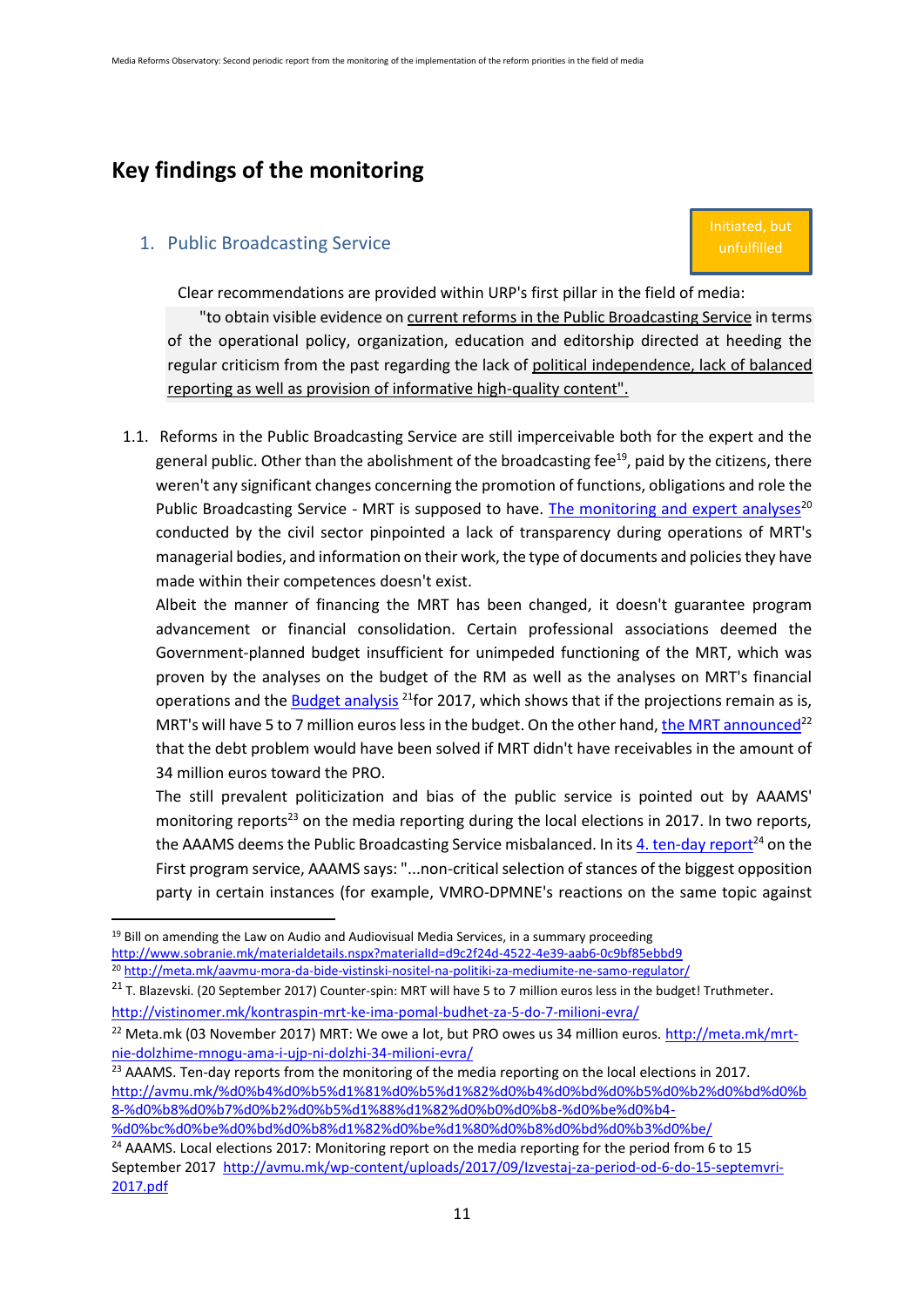Rashkovski - Government's Secretary General, were aired four times ). By doing so, MTV1 didn't adhere to its rules on media coverage on the local elections, according to which it will provide balanced news reporting on the activities of political parties in power and in opposition, represented in the Parliament of the Republic of Macedonia, before the start of the electoral campaign..." In its [5. ten-day report](http://avmu.mk/wp-content/uploads/2017/09/Izvestaj-od-monitoring-za-lokalni-izbori-2017-za-period-od-16-do-24-septemvri.pdf)<sup>25</sup>, AAAMS found that provisions of the Electoral Code have been violated, i.e. statements of public officeholder during the pre-election silence during the local elections runoff had been aired.

MRT's fourth TV channel isn't airing yet, although legislative amendments were passed two years ago. This channel is supposed to air only in Albanian, while programs in the languages of other ethnic communities will be broadcasted on the existing channel. This program set-up as well as public broadcaster's staff situation were discussed [within the MRT](http://mediaobservatorium.mk/mtv-dishe-na-stari-aparati-ima-slab-videosignal-a-za-vtoro-audio-nema-aber/)<sup>26</sup> and at th[e debate](http://mediaobservatorium.mk/programite-na-mrt-na-jazitsite-na-natsionalnostite-edvaj-sostavuvaat-kraj-so-kraj/)<sup>27</sup> on the situation in the MRT, organized by OSCE in November last year.

Additional negative reactions were prompted by the decision of MRT's Program Council [to](http://mediaobservatorium.mk/marjan-tsvetkovski-reizbran-za-direktor-na-mrt-od-13-prijaveni-kandidati/)  [reelect](http://mediaobservatorium.mk/marjan-tsvetkovski-reizbran-za-direktor-na-mrt-od-13-prijaveni-kandidati/)<sup>28</sup> the incumbent director out of 13 candidates who applied for the position in an open competition published in January 2018. The [reactions of the expert public](http://mediaobservatorium.mk/znm-reizborot-na-tsvetkovski-za-direktor-ne-odi-vo-prilog-na-reformite-na-mrt/)<sup>29</sup> resulted from the controversies during his previous term.

In July 2018, the reduced funds for the MRT were increased for 3 million euros, [following the](http://meta.mk/staro-noviot-menadhment-na-mrt-dobi-infuzija-od-3-milioni-evra-infografik/)  [budget review in the Parliament.](http://meta.mk/staro-noviot-menadhment-na-mrt-dobi-infuzija-od-3-milioni-evra-infografik/)<sup>30</sup>

The annual work $31$  [report on the MRT](http://www.sobranie.mk/materialdetails.nspx?materialId=a5cac699-06a1-46bb-ac76-5b135b3766e8) for 2017 was delivered to the Parliament of the RM on 30 March 2018 and was considered and adopted in [a plenary session](http://www.sobranie.mk/materialdetails.nspx?materialId=72ca896a-dfae-4d03-80e1-68a7e3c56b16) in August 2018.<sup>32</sup>

The same parliamentary dynamics ensued after the  $\frac{1}{2}$  [annual report](http://www.sobranie.mk/materialdetails.nspx?materialId=967e5063-679b-4d12-8c2d-efa93f419d98)<sup>33</sup> for 2017 was submitted by the Agency for Audio and Audiovisual Media Services. It was passed in [a session](http://www.sobranie.mk/materialdetails.nspx?materialId=967e5063-679b-4d12-8c2d-efa93f419d98) of the Committee on Transport, Communications and Environment<sup>34</sup>, which delivered a report to the Parliament for further procedure. The annual work report on the AAAMS for 2017 was passed in a plenary session in the Parliament on 23 July 2018.

1.2. The reform hiatus in the Public Broadcasting Service occurred at almost the same time with the hiatus in the amendments and advancement of the media regulation. Following a series of [debates and consultations](http://mediaobservatorium.mk/predlog-zakonot-za-avmu-povtorno-na-meta-na-ekspertite-i-felata/)<sup>35</sup> in late February 2018, [the Government](http://mediaobservatorium.mk/vladata-go-usvoi-predlog-zakonot-za-audio-i-audiovizuelni-mediumski-uslugi/)<sup>36</sup> adopted the Bill on Audio and Audiovisual Media Services, later delivered to the Parliament for

<sup>&</sup>lt;sup>25</sup> AAAMS. Local elections 2017: Monitoring report on the media reporting for the period from 16 to 24 September 2017. [http://avmu.mk/wp-content/uploads/2017/09/Izvestaj-od-monitoring-za-lokalni-izbori-](http://avmu.mk/wp-content/uploads/2017/09/Izvestaj-od-monitoring-za-lokalni-izbori-2017-za-period-od-16-do-24-septemvri.pdf)[2017-za-period-od-16-do-24-septemvri.pdf](http://avmu.mk/wp-content/uploads/2017/09/Izvestaj-od-monitoring-za-lokalni-izbori-2017-za-period-od-16-do-24-septemvri.pdf)

<sup>&</sup>lt;sup>26</sup> M. Atanasoska-Manasieva (30 November 2017) MTV is on life support, has weak video signal and the secondary audio programming is nowhere near implementation, Media Reforms Observatory.

<http://mediaobservatorium.mk/mtv-dishe-na-stari-aparati-ima-slab-videosignal-a-za-vtoro-audio-nema-aber/> <sup>27</sup> Media Reforms Observatory (27 November 2017), MRT's programs in languages of the ethnicities barely make ends meet, [http://mediaobservatorium.mk/programite-na-mrt-na-jazitsite-na-natsionalnostite-edvaj](http://mediaobservatorium.mk/programite-na-mrt-na-jazitsite-na-natsionalnostite-edvaj-sostavuvaat-kraj-so-kraj/)[sostavuvaat-kraj-so-kraj/](http://mediaobservatorium.mk/programite-na-mrt-na-jazitsite-na-natsionalnostite-edvaj-sostavuvaat-kraj-so-kraj/)

<sup>28</sup> [http://mediaobservatorium.mk/marjan-tsvetkovski-reizbran-za-direktor-na-](http://mediaobservatorium.mk/marjan-tsvetkovski-reizbran-za-direktor-na-mrtи%20тел-od-13-prijaveni-kandidati/)mrtи тел-od-13-prijaveni-kandidati/

<sup>29</sup> <http://mediaobservatorium.mk/znm-reizborot-na-tsvetkovski-za-direktor-ne-odi-vo-prilog-na-reformite-na-mrt/>

<sup>30</sup> <http://meta.mk/staro-noviot-menadhment-na-mrt-dobi-infuzija-od-3-milioni-evra-infografik/>

<sup>31</sup> <http://www.sobranie.mk/materialdetails.nspx?materialId=a5cac699-06a1-46bb-ac76-5b135b3766e8>

<sup>32</sup> <http://www.sobranie.mk/materialdetails.nspx?materialId=72ca896a-dfae-4d03-80e1-68a7e3c56b16>

<sup>33</sup> <http://www.sobranie.mk/materialdetails.nspx?materialId=967e5063-679b-4d12-8c2d-efa93f419d98>

<sup>34</sup> <http://www.sobranie.mk/materialdetails.nspx?materialId=967e5063-679b-4d12-8c2d-efa93f419d98>

<sup>35</sup> <http://mediaobservatorium.mk/predlog-zakonot-za-avmu-povtorno-na-meta-na-ekspertite-i-felata/> <sup>36</sup> <http://mediaobservatorium.mk/vladata-go-usvoi-predlog-zakonot-za-audio-i-audiovizuelni-mediumski-uslugi/>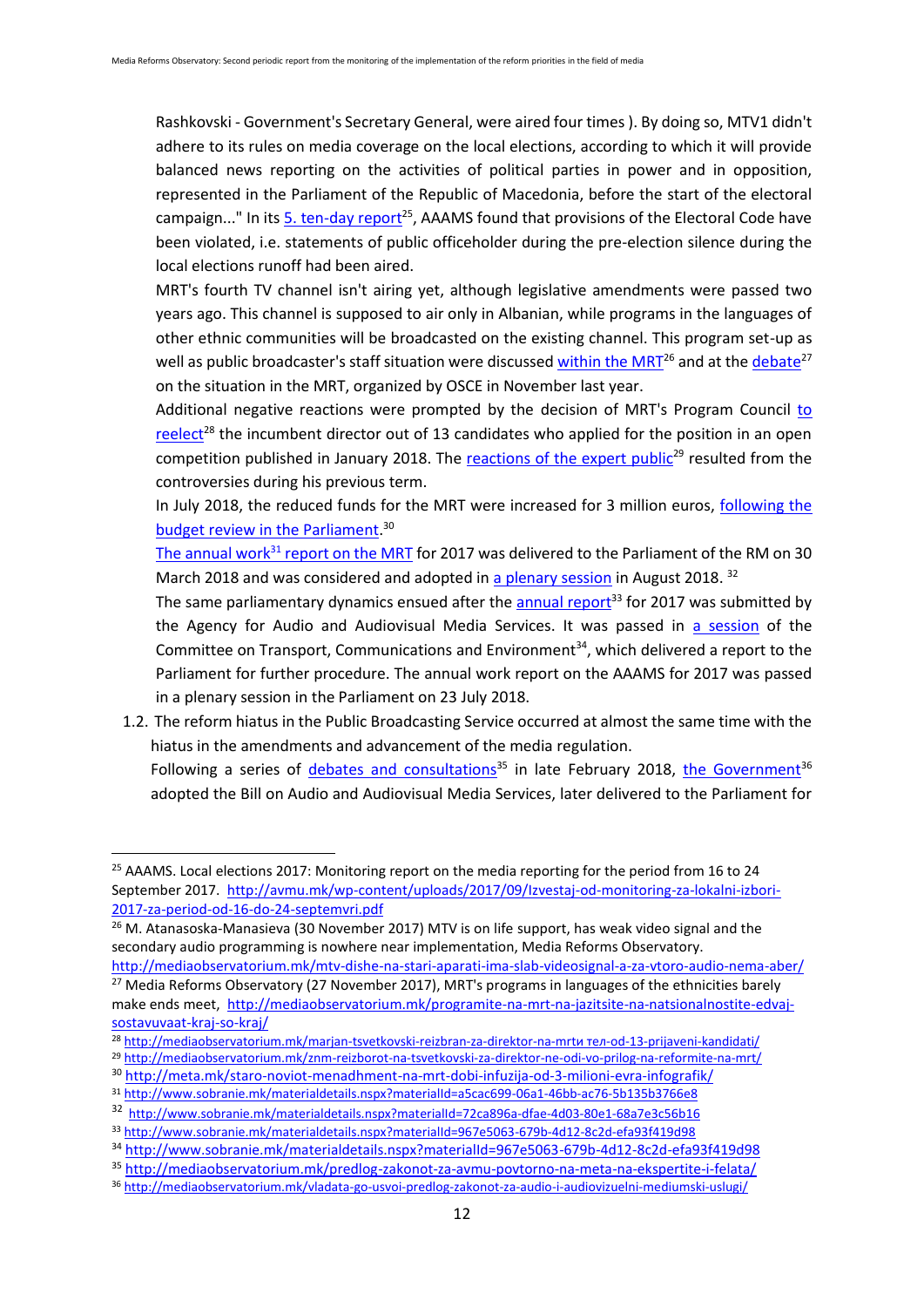duscussion and passing. During March 2018[, the Bill](http://www.sobranie.mk/materialdetails.nspx?materialId=e71f01ff-4bd8-428a-b45e-ccf4687b774a)<sup>37</sup> was [discussed](http://mediaobservatorium.mk/so-serija-zabeleshki-zakonot-za-avmu-slednata-nedela-odi-na-plenarka-vo-sobranieto/)<sup>38</sup> by several parliamentary committees in the Parliament. The dynamics of consideration of the Law on the AAAMS demonstrated by the parliamentary bodies indicated that the passing procedure will last longer than expected. The head of the corresponding Ministry, Damjan Manchevski made a statement [on these indications](http://mediaobservatorium.mk/manchevski-opozitsijata-chetiri-mesetsi-gi-kochi-mediumskite-zakoni/) blaming the opposition for filibustering the processes.<sup>39</sup> On the other hand, the opposition VMRO-DPMNE asked [the exclusion of the public](http://mediaobservatorium.mk/vmro-dpmne-ne-saka-javna-rasprava-za-kandidatite-za-aavmu-i-sovetot-na-mrt/)<sup>40</sup> from the discussion on candidates for membership in the AAAMS' Commission and MRT's Program Council. In addition, the opposition party disagrees with the proposed legislative provision saying that members of managing bodies should b[e mandatorily proposed by the civil sector](http://mediaobservatorium.mk/vmro-dpmne-bara-nevladinite-da-ne-izdavaat-preporaki-za-chlenovite-na-sovetite-na-aavmu-i-mrt/)<sup>41</sup>.

The reform endeavors were hampered, the legislative amendments didn't pass the parliamentary procedure despite [the reactions](http://mediaobservatorium.mk/znm-bara-da-se-prekine-mandatot-na-chlenovi-na-sovetite-na-mrt-i-na-aavmu/)<sup>42</sup> and [statements](http://mediaobservatorium.mk/reformite-vo-mediumskata-sfera-mora-da-prodolzhat-poseopfatno/)<sup>43</sup> of the civil sector, expert NGO-community, all of that with aim to speed up the parliamentary processes when passing amendments and later application thereof.

<sup>37</sup> <http://www.sobranie.mk/materialdetails.nspx?materialId=e71f01ff-4bd8-428a-b45e-ccf4687b774a>(link last saved on 30.9.2018 at 16:50)

<sup>38</sup> <http://mediaobservatorium.mk/so-serija-zabeleshki-zakonot-za-avmu-slednata-nedela-odi-na-plenarka-vo-sobranieto/> <sup>39</sup> <http://mediaobservatorium.mk/manchevski-opozitsijata-chetiri-mesetsi-gi-kochi-mediumskite-zakoni/>

<sup>40</sup> <http://mediaobservatorium.mk/vmro-dpmne-ne-saka-javna-rasprava-za-kandidatite-za-aavmu-i-sovetot-na-mrt/>

<sup>41</sup> [http://mediaobservatorium.mk/vmro-dpmne-bara-nevladinite-da-ne-izdavaat-preporaki-za-chlenovite-na-sovetite-na](http://mediaobservatorium.mk/vmro-dpmne-bara-nevladinite-da-ne-izdavaat-preporaki-za-chlenovite-na-sovetite-na-aavmu-i-mrt/)[aavmu-i-mrt/](http://mediaobservatorium.mk/vmro-dpmne-bara-nevladinite-da-ne-izdavaat-preporaki-za-chlenovite-na-sovetite-na-aavmu-i-mrt/)

<sup>42</sup> <http://mediaobservatorium.mk/znm-bara-da-se-prekine-mandatot-na-chlenovi-na-sovetite-na-mrt-i-na-aavmu/>

<sup>43</sup> <http://mediaobservatorium.mk/reformite-vo-mediumskata-sfera-mora-da-prodolzhat-poseopfatno/>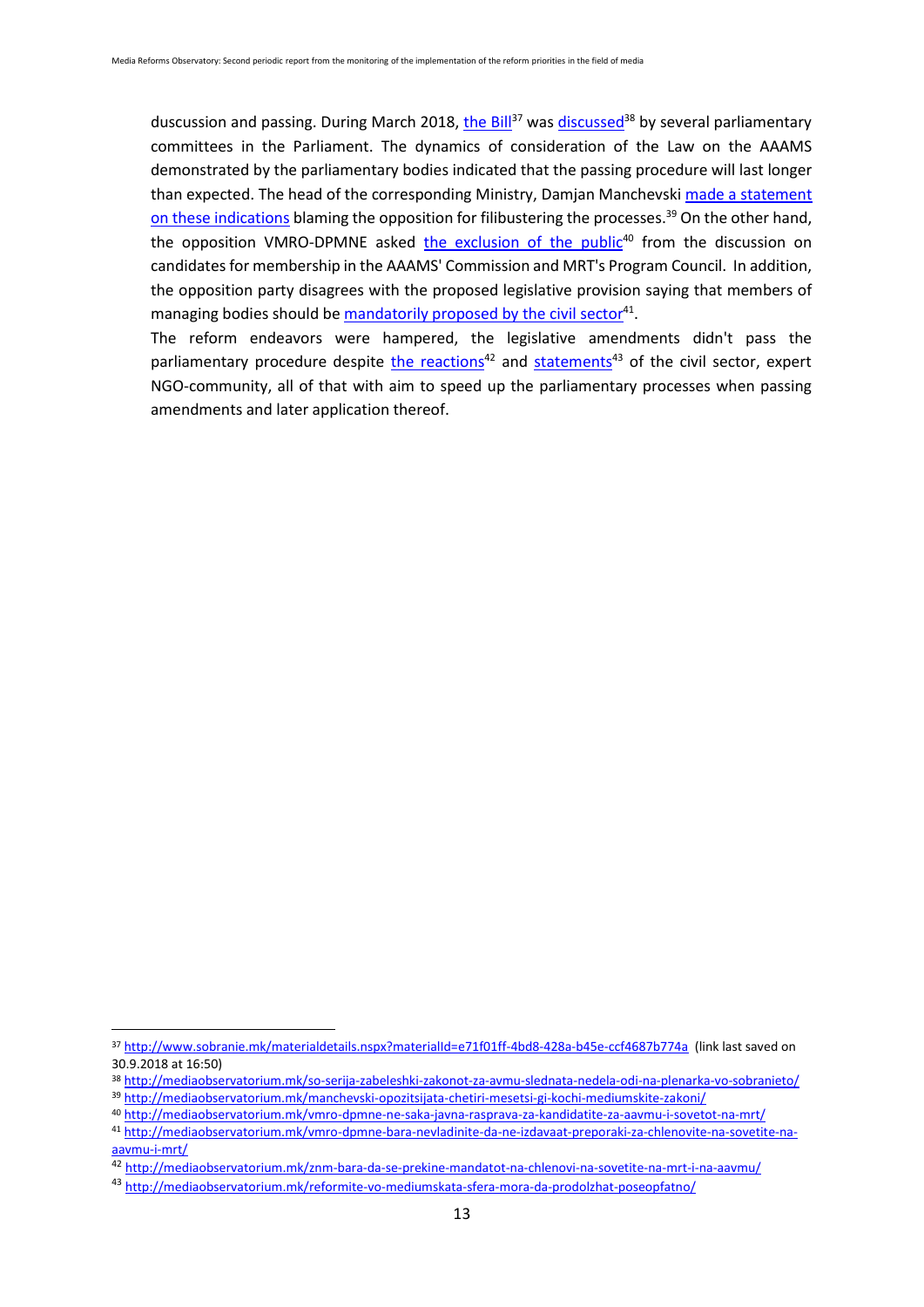#### <span id="page-13-0"></span>2. Government advertising

According to the URP, RM ought to fulfill the following in the area of "government advertising":

- "to establish strict rules for government advertising based on transparent, objective and nondiscriminatory criteria;

- to provide complete transparency of the government advertising (not just in terms of spending public funds, but also in terms of receivers and content);

- to develop a mechanism for free ads aired by the public service which are of true public interest".

Following [Government's abolishment](http://vlada.mk/node/13272)<sup>44</sup> of all of its advertisements in the media as of 22 August 2017, no other documents stipulating precise rules for eventual government advertising on social media, pointed out as an exception, have been passed and published. In addition, it remains unknown whether a document that establishes criteria of defining the term public interest and the respective public interest topics, which will be communicated with the citizens through free ads on the Public Broadcasting Service, is being or has been drafted.

The Government still hasn't provided detailed explanation of several particularities in this respect and numerous questions, that are being imposed, remained unanswered:

- 1.1. Is the Government going to pay for ads when communicating with the public through the Public Service MRT?
- 1.2. Is the Government planning on paying for production of videos or posts, when informing about communication with the public on social media, which will be posted as sponsored (promoted) posts on Facebook, Twitter and other social media?
- 1.3. How is the Government going to use its HR department and employees thereof for its proactive role during the communication with the public via Facebook, Twitter and other social media?

The possibility for advertising of the Government, government institutions and other public enterprises is laid dow[n in Article 102](http://www.sobranie.mk/materialdetails.nspx?materialId=e71f01ff-4bd8-428a-b45e-ccf4687b774a)<sup>45</sup> of the new Bill on Amending the Law on Audio and Audiovisual Media Services, which reads that if the aforesaid institutions have the funds for communicating with the public "...they are obligated to spend them in a non-discriminatory, objective and transparent manner through a procedure compliant with the Law on Public Procurements...".

Although Facebook and Twitter remain the main communication channel of the government institutions and individuals, [the Government announced the launch of a new additional channel](http://meta.mk/vladata-otvora-kanal-za-onlajn-komunikatsija-so-graganite-nema-da-dava-pari-za-reklami/)<sup>46</sup> for communication with and informing the public.

[However, Government's spokesperson clarified](http://mediaobservatorium.mk/vladata-platila-samo-250-evra-za-reklami-na-fejsbuk-i-tviter/) $47$  that approximately 250 euros have been spent on sponsored (promoted) posts on Facebook and Twitter.

During the monitoring and reporting period (1 July 2017 - 30 September 2018) no videos, ads and other paid type of communication with the public through the public service for government activities promotion was noticed.



 $\overline{a}$ 

<sup>44</sup> <http://vlada.mk/node/13272> (link last saved on 30.9.2018 at 16:50)

<sup>45</sup> <http://www.sobranie.mk/materialdetails.nspx?materialId=e71f01ff-4bd8-428a-b45e-ccf4687b774a>

<sup>46</sup> <http://meta.mk/vladata-otvora-kanal-za-onlajn-komunikatsija-so-graganite-nema-da-dava-pari-za-reklami/>

<sup>47</sup> <http://mediaobservatorium.mk/vladata-platila-samo-250-evra-za-reklami-na-fejsbuk-i-tviter/>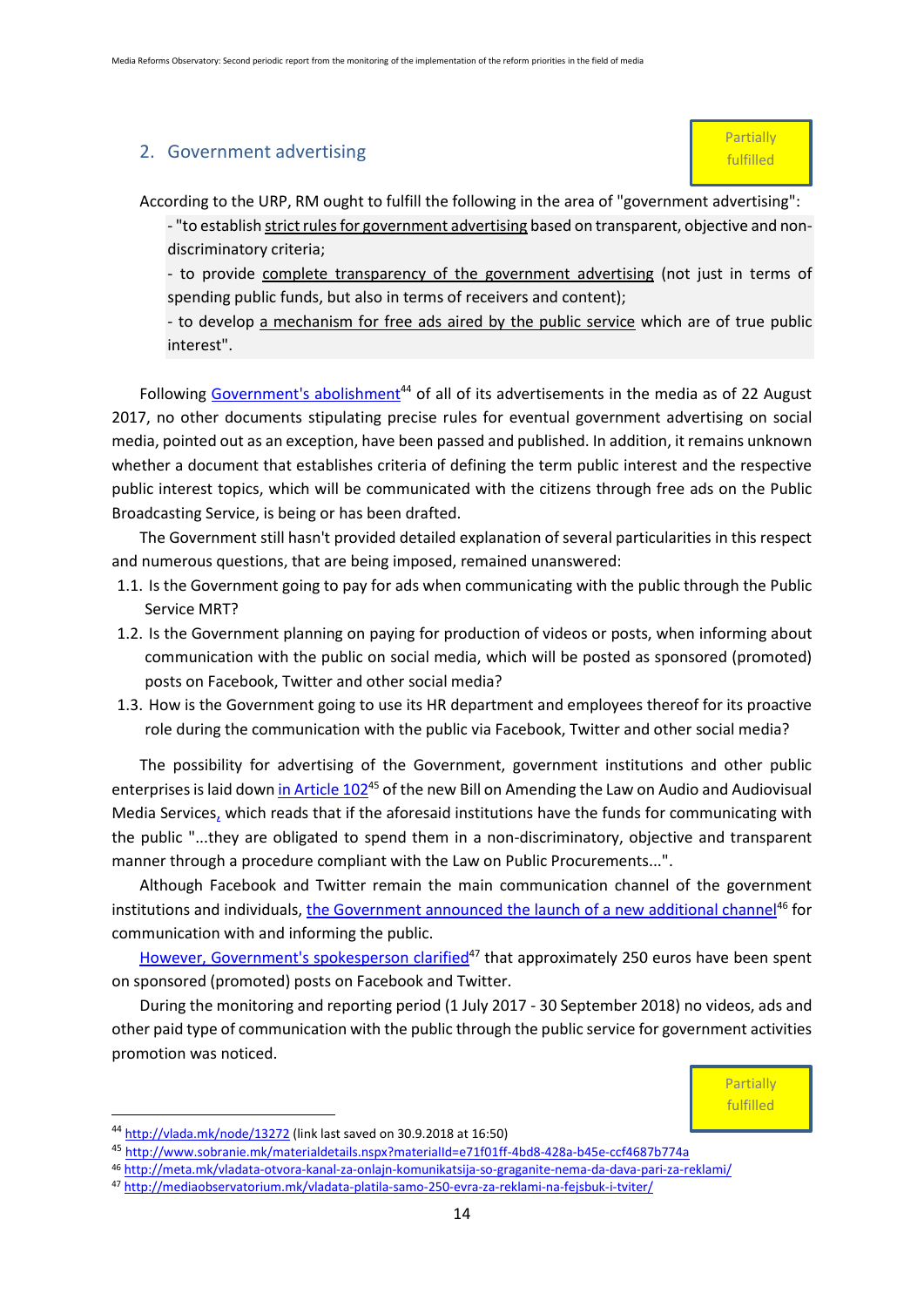#### <span id="page-14-0"></span>3. Access to information

The area of access to public information within the URP needs:

"to address the main impediments faced by journalists when obtaining public information (for instance, relevant bodies' failure to respond to a great deal of information requests, unjustified and excessive filing documents as "classified", when they actually aren't)".

Following Government's decisions and the series of measures for enhancement of the access to public information: open Internet access to [the government sessions](http://vlada.mk/vladini-sednici)<sup>48</sup>; free access to the Central Registry and the Real Estate Cadastre Agency for journalists, still the wider expert public expected advancement and more detailed explanation of certain matters during the monitoring period (1 July 2017 - 30 September 2018)

The inconsistencies regarding the freelance journalists who are without main newsroom remain and it's still unknown whether this free access includes them, the academia, NGOs and other research institutions too. Additionally, it's unbeknown whether an authorised person with the power to reject a request for free access to information submitted by the two institutions has been appointed and what are the conditions for the institution holder of the public information to reject such request.

The access to public information was talked at a [discussion](http://mediaobservatorium.mk/administratsijata-najmalku-odgovara-na-novinarskite-prashana/)<sup>49</sup> on the need for amending the Law on Access to Public Information, organized by the Ministry of Justice, which saw the remarks and data in favor of the need for amending the current law. To that end, the Government announced amendment to the Law on Free Access to Public Information, which was requested multiple times by civil society organizations and media workers in the past period. With that goal, the Ministry of Information Society and Administration, the Ministry of Justice and the Minister without portfolio in charge of communications, accountability and transparency [addressed the public](http://mediaobservatorium.mk/povik-za-predlozi-i-sugestii-za-noviot-zakon-za-sloboden-pristap-do-informatsii/)<sup>50</sup> in writing and urged the citizens, media and civil society organizations to give proposals and suggestions for amending the Law on Access to Public Information.

Despite the announced amendments to the Law, the activities remained in early preparation stage. According to what [the Ministry of Justice reported in February,](https://www.24.mk/vladata-i-zasegnatite-strani-go-podgotvuvaat-noviot-zakon-za-sloboden-pristap-do-informacii) the working groups that are supposed to amend the current Law were still in formation phase.

During the monitoring period, the civil society organizations emphasized the necessity for amending the current Law on Access to Public Information on multiple occasions. These requests were [made public](https://www.24.mk/vladata-i-zasegnatite-strani-go-podgotvuvaat-noviot-zakon-za-sloboden-pristap-do-informacii)<sup>51</sup> through the means of public informing.

The main challenges noted by the civil society organizations and experts in this field are summarized in the ["Proposals for amending the Law on Free Access to Public Information and](http://fosm.mk/CMS/Files/Documents/Policy%20Brief%2012-01-2018.pdf)  Improvement of its Application<sup>"52</sup> policy brief, published by FOSM, and they remain unanswered because the amendments to the Law on Access to Public Information are not being worked on.

<sup>48</sup> Government of the RM,<http://vlada.mk/sednici>

<sup>49</sup> Media Reforms Observatory, (19 December 2017) [http://mediaobservatorium.mk/administratsijata](http://mediaobservatorium.mk/administratsijata-najmalku-odgovara-na-novinarskite-prashana/)[najmalku-odgovara-na-novinarskite-prashana/](http://mediaobservatorium.mk/administratsijata-najmalku-odgovara-na-novinarskite-prashana/)

<sup>50</sup> Media Reforms Observatory (20 December 2017) [http://mediaobservatorium.mk/povik-za-predlozi-i](http://mediaobservatorium.mk/povik-za-predlozi-i-sugestii-za-noviot-zakon-za-sloboden-pristap-do-informatsii/)[sugestii-za-noviot-zakon-za-sloboden-pristap-do-informatsii/](http://mediaobservatorium.mk/povik-za-predlozi-i-sugestii-za-noviot-zakon-za-sloboden-pristap-do-informatsii/)

<sup>51</sup> <https://www.24.mk/vladata-i-zasegnatite-strani-go-podgotvuvaat-noviot-zakon-za-sloboden-pristap-do-informacii>

<sup>52</sup> "Proposals for amending the Law on Free Access to Public Information and Improvement of its Application" (12 January 2018)<http://fosm.mk/CMS/Files/Documents/Policy%20Brief%2012-01-2018.pdf>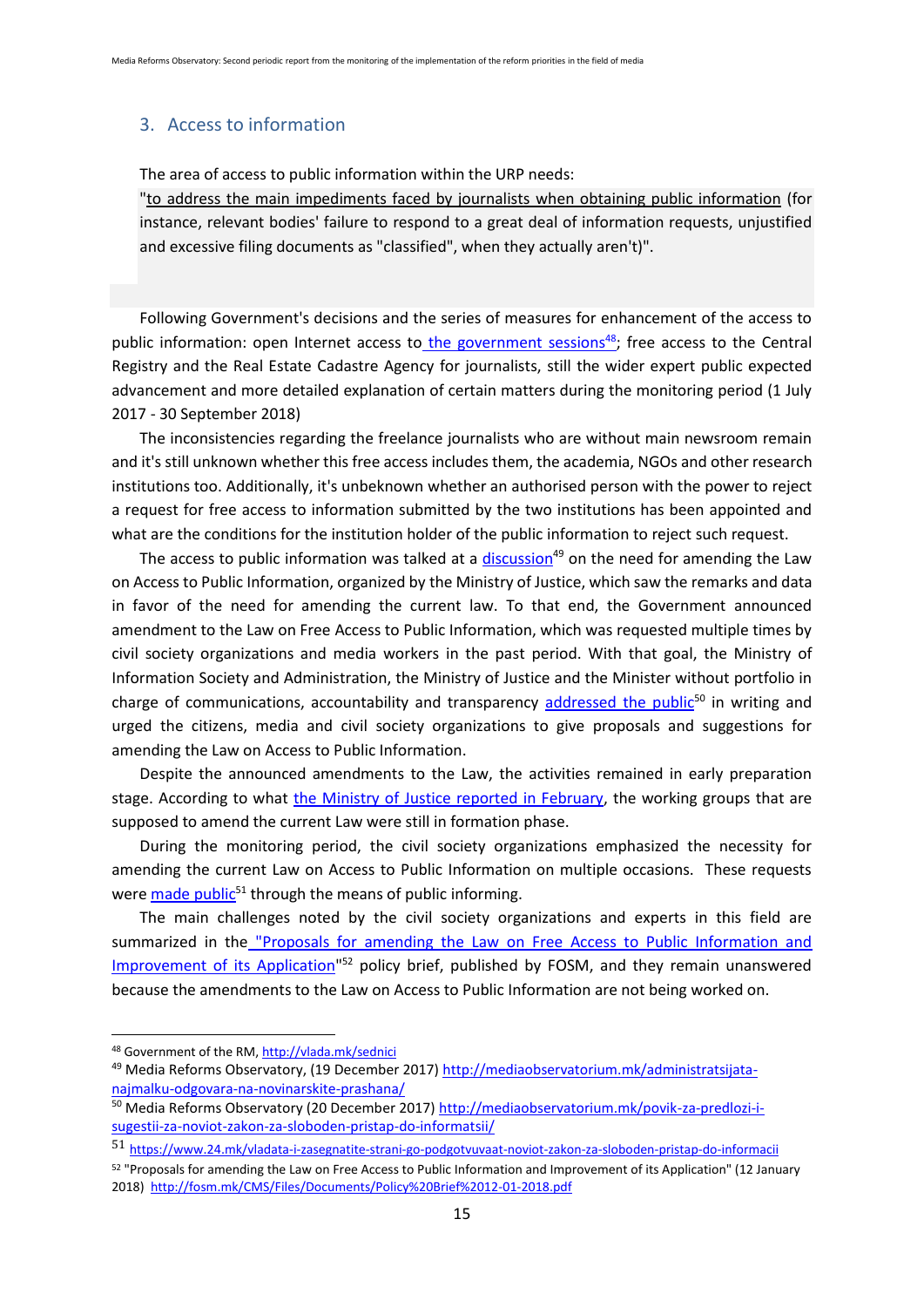Up until the finalization of this report (30 September 2018), the Ministry of Justice didn't issue new information on the process of drafting the amendments to the current Law.

Despite all the challenges the citizens are facing when accessing public information, an additional hurdle is the current non-functionality of the [Commission for Protection of the Right to Free Access to](http://komspi.mk/)  [Public Information.](http://komspi.mk/) Namely, after the [resignation](https://novatv.mk/ostavka-na-slamkov-od-komisijata-za-sloboden-pristap-do-informatsii/) of the Commission's president, Slamkov<sup>53</sup>, and the two-member shortage, this body cannot rule on complaints for access to public information filed by the citizens. Although the Parliament annulled the first open competition<sup>54</sup> for election of a president and two members, [another decision on open competition](http://www.sobranie.mk/materialdetails.nspx?materialId=ba4ad232-ca03-4d45-9995-c87b48cd3ae2) for election of a president and two members<sup>55</sup> was made on 29 September 2018. Despite the announced sessions in which they had to be elected, there wasn't information on the election and completion of the Commission up until the finalization of this report (30 September 2018). Commission's Secretariat informed that the received complaints have been processed, but the Commission, which has the mandate to rule thereon, has to be fully staffed first.

Albeit the legislative amendments are not passed, several state institutions advanced their transparency and accountability through the open online data made available to the citizens.

In early January, the Ministry of Finance said that th[e Electronic Public Procurement System \(ESJ\)](https://e-nabavki.gov.mk/PublicAccess/Home.aspx#/home)<sup>56</sup> will feature the awarded contracts for citizens' convenience. The contracts ought to be available within the notifications for the concluded procurement. The Government said that this measure has been passed in order to prevent attempted corruption when concluding contracts between state bodies and companies.

In addition, the Ministry of Finance said that it has been working on "Open finances" website, in [partnership with the International Republican Institute \(IRI\), which is supposed to be launched in late](http://meta.mk/na-portalot-otvoreni-finansii-ke-se-sledi-trosheneto-na-parite-na-graganite/)  [2018](http://meta.mk/na-portalot-otvoreni-finansii-ke-se-sledi-trosheneto-na-parite-na-graganite/)<sup>57</sup>. This website is said to contain all the data on the spending citizens' money, the purpose of the spending as well as the recipient of the money paid by an institution and the purpose as well. The Ministry of Finance notified that Slovenian and Albanian experience will be used on this project, while the available data would be updated biweekly.

The Ministry of Defence informs<sup>58</sup> it will make all non-classified procurements and expenditures public. Salary brackets of Ministry's employees, services and public procurements are publicly available at a [designated page](http://morm.gov.mk/?page_id=39917) on this institution's website.

The sole activity in this regard was the announced closer cooperation, defined with a signed memorandum, between the [Association of Journalists of Macedonia and the Commission for](http://mediaobservatorium.mk/znm-dogovori-sorabotka-za-polesen-pristap-na-novinarite-do-informatsii-od-javen-karakter/)  [Protection of the Right to Free Access to Public Information](http://mediaobservatorium.mk/znm-dogovori-sorabotka-za-polesen-pristap-na-novinarite-do-informatsii-od-javen-karakter/)<sup>59</sup>. By doing so, the communication between journalists on the one hand and public institutions on the other is expected to be more efficient and faster when it comes to obtaining information the journalists need.

 $\overline{a}$ 

<sup>&</sup>lt;sup>53</sup> <https://novatv.mk/ostavka-na-slamkov-od-komisijata-za-sloboden-pristap-do-informatsii/>

<sup>&</sup>lt;sup>54</sup> The first open competition for election and appointment of a president and two members of the Commission was annulled on 27 August 2018

<sup>55</sup> <http://www.sobranie.mk/materialdetails.nspx?materialId=ba4ad232-ca03-4d45-9995-c87b48cd3ae2>

<sup>56</sup> <https://e-nabavki.gov.mk/PublicAccess/Home.aspx#/home>

<sup>57</sup> <http://meta.mk/na-portalot-otvoreni-finansii-ke-se-sledi-trosheneto-na-parite-na-graganite/>

<sup>58</sup> <http://mediaobservatorium.mk/ministerstvoto-za-odbrana-se-otvora-kon-javnosta-i-ke-objavuva-se-shto-ne-e-tajno/>

<sup>59</sup> [http://mediaobservatorium.mk/znm-dogovori-sorabotka-za-polesen-pristap-na-novinarite-do-informatsii-od-javen](http://mediaobservatorium.mk/znm-dogovori-sorabotka-za-polesen-pristap-na-novinarite-do-informatsii-od-javen-karakter/)[karakter/](http://mediaobservatorium.mk/znm-dogovori-sorabotka-za-polesen-pristap-na-novinarite-do-informatsii-od-javen-karakter/)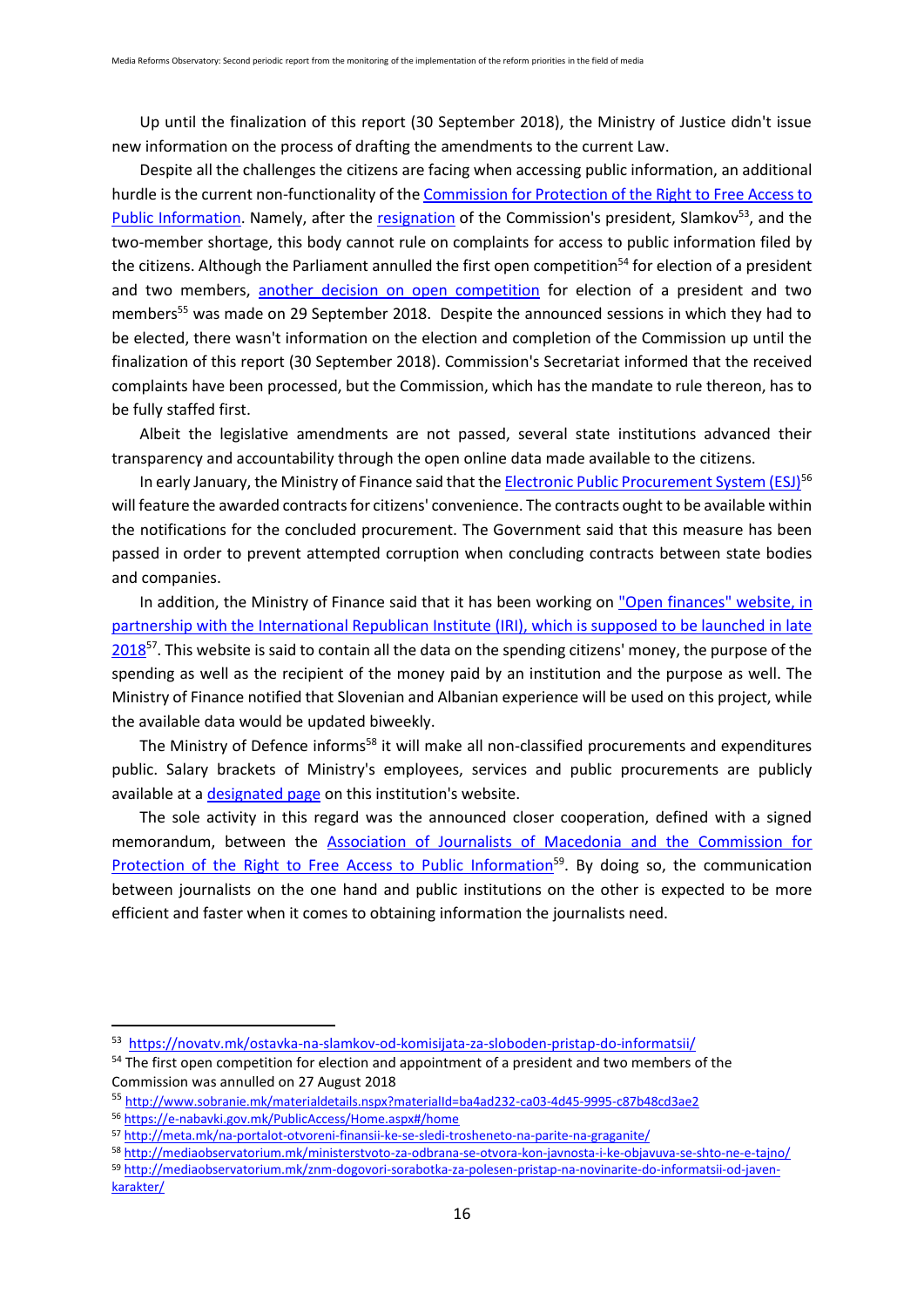#### <span id="page-16-0"></span>4. Defamation

**.** 

#### **Completely** unfulfilled

In the fourth area - defamation - the reform priorities for media ought:

"...to reduce the number of defamation cases reaching the courts that has to be achieved by: reviewing the legislation in order to remove cases like "honor", "dignity" and "insult" that are opened following the legal definition of insult and are outside the scope of insult in terms of article 10 of the ECHR; to review the procedural rules for excluding small cases in exchange of increased mediation when solving them; support and promotion of greater use of self-regulation as court acting alternative; guaranteeing and implementing an adequate self-limitation on the part of politicians and officials so a defamation procedure won't be initiated, in accordance with ECtHR's principles".

Priebe's report of 2017<sup>60</sup>, which follows his 2015 report<sup>61</sup>, notes the reduced number of defamation cases and this part of the reform package is not deemed as the most concerning.

During the URP monitoring and reporting period (1 July 2017 - 30 September 2018) there weren't any changes since the publication of the **First periodic report<sup>62</sup>[, Second periodic report](http://mediaobservatorium.mk/wp-content/uploads/2018/02/OMR_izveshtaj_2.pdf)<sup>63</sup> and the** *Third* [periodic report](http://mediaobservatorium.mk/wp-content/uploads/2018/05/OMR_izveshtaj_3_final.pdf)<sup>64</sup> of the Media Reforms Observatory that would point out to advancement of the situation concerning the defamation and insult lawsuits against journalists and media workers. There aren't even announcements on amending the Law on Civic Responsibility for Defamation and Insult. According to the [investigative story](http://mediaobservatorium.mk/sudii-ne-gi-priznavaat-portalite-za-mediumi-vo-sluchaite-za-kleveta-i-navreda/)<sup>65</sup> of PINA - Investigative Journalism and Analyses Platform, the defamation and insult disputes have been drastically reduced in Basic Court Skopje 2 in the past 24 months compared to the years before 2016.

However, whether online media are actually media outlets and whether their employees are journalists or common citizens is subject to different interpretation. Given this interpretation, defamation and insult lawsuits are differently treated in the courtroom. This court practice (the Civic Court in Skopje and the Appellate Court, but not the other courts within the country) was [protested](http://mediaobservatorium.mk/znm-neodgovornoto-odnesuvane-na-nekoi-sudii-e-zaobikolen-obid-za-litsentsirane-na-mediumi-i-novinari/)  [by the Association of Journalists of Macedonia](http://mediaobservatorium.mk/znm-neodgovornoto-odnesuvane-na-nekoi-sudii-e-zaobikolen-obid-za-litsentsirane-na-mediumi-i-novinari/) and demanded the Supreme Court to act upon its requests for harmonizing the court practice. AJM informed it has filed a complaint to the Judicial Council against all judges who inadequately and selectively apply the Law on Civic Responsibility for Defamation and Insult<sup>66</sup>.

 $61$  European Commission, DG Neighbourhood Policy And Enlargement Negotiations Urgent Reform Priorities for the Former Yugoslav Republic of Macedonia (June 2015) [https://eeas.europa.eu/sites/eeas/files/urgent\\_reform\\_priorities\\_mk.pdf](https://eeas.europa.eu/sites/eeas/files/urgent_reform_priorities_mk.pdf)

<sup>60</sup> Senior expert group. (14 September 2017.) The former Yugoslav Republic of Macedonia: Assessment and recommendations of the Senior Experts' Group on systemic Rule of Law issues 2017. [https://ec.europa.eu/neighbourhood](https://ec.europa.eu/neighbourhood-enlargement/sites/near/files/2017.09.14_seg_report_on_systemic_rol_issues_for_publication.pdf)[enlargement/sites/near/files/2017.09.14\\_seg\\_report\\_on\\_systemic\\_rol\\_issues\\_for\\_publication.pdf](https://ec.europa.eu/neighbourhood-enlargement/sites/near/files/2017.09.14_seg_report_on_systemic_rol_issues_for_publication.pdf) page 24, paragraph 122

<sup>62</sup> [http://mediaobservatorium.mk/wp-content/uploads/2017/11/OMR\\_izveshtaj\\_1.pdf](http://mediaobservatorium.mk/wp-content/uploads/2017/11/OMR_izveshtaj_1.pdf)

<sup>63</sup>  [http://mediaobservatorium.mk/wp-content/uploads/2018/02/OMR\\_izveshtaj\\_2.pdf](http://mediaobservatorium.mk/wp-content/uploads/2018/02/OMR_izveshtaj_2.pdf)

<sup>64</sup> [http://mediaobservatorium.mk/wp-content/uploads/2018/05/OMR\\_izveshtaj\\_3\\_final.pdf](http://mediaobservatorium.mk/wp-content/uploads/2018/05/OMR_izveshtaj_3_final.pdf)

<sup>65</sup> <http://mediaobservatorium.mk/sudii-ne-gi-priznavaat-portalite-za-mediumi-vo-sluchaite-za-kleveta-i-navreda/>

<sup>66</sup> [http://mediaobservatorium.mk/znm-neodgovornoto-odnesuvane-na-nekoi-sudii-e-zaobikolen-obid-za-litsentsirane-na](http://mediaobservatorium.mk/znm-neodgovornoto-odnesuvane-na-nekoi-sudii-e-zaobikolen-obid-za-litsentsirane-na-mediumi-i-novinari/)[mediumi-i-novinari/](http://mediaobservatorium.mk/znm-neodgovornoto-odnesuvane-na-nekoi-sudii-e-zaobikolen-obid-za-litsentsirane-na-mediumi-i-novinari/)